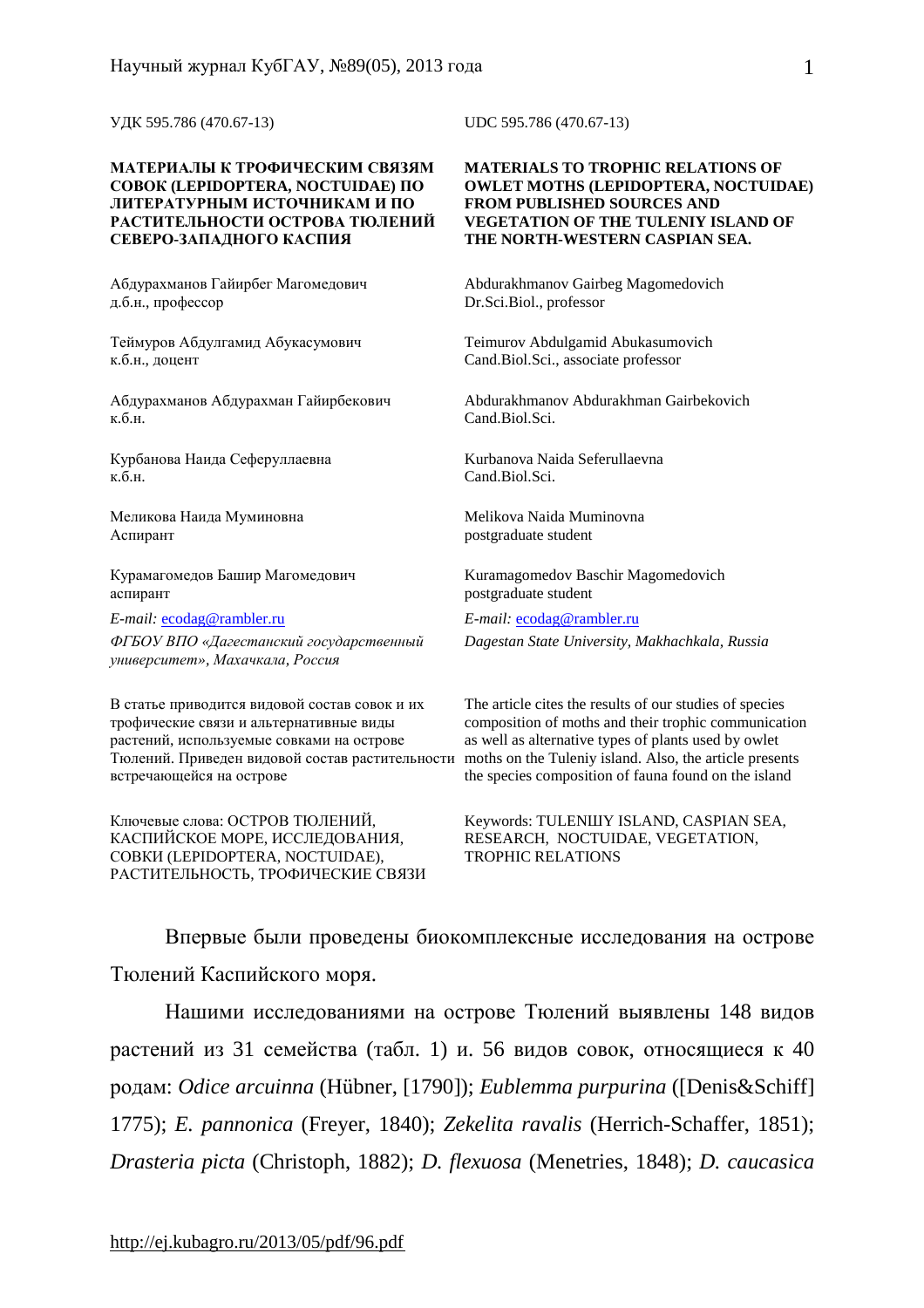(Kolenati, 1846); *Pericyma albidentaria* (Fr., 1842); *Minucia lunaris* ([Denis&Schiff] 1775); *Clytie gracilis* (Bang-Haas, 1907); *Grammodes stolida* (Fabricius, 1775); *Trichoplusia ni* (Hüb., [1803]); *Macdunnoughia confusa* (Stephens, 1950); *Autographa gamma* (Linnaeus, 1758); *Phyllophila obliterate* (Rambur, 1833); *Mycteroplus puniceago* (Boisduval 1840); *Eogena contaminei* (Eversmann, 1847); *Tyta luctuosa* ([Denis&Schiff] 1775); *Cucullia tanaceti*  ([Denis&Schiff] 1775); *C. argentina* (Fab., 1787); *Protoschinia scutosa* ([Denis&Schiff] 1775); *Heliothis peltigera* ([Denis&Schiff] 1775); *H. nubigera* (Herrich-Schaffer, 1851); *H. incarnata* (Fr., 1838); *Helicoverpa armigera* (Hüb., [1808]); *Caradrina albina* (Ev., 1848); *Hoplodrina ambigua* ([Denis&Schiff] 1775); *Chilodes maritime* (Tausscher, 1806); *Phothedes extrema* (Hüb., [1809]); *Protarchanara brevilinea* (Fenn, 1864); *Arenostola unicolor* (Warren, 1914); *Archanara neurica* (Hüb., [1809]); *Anarta dianthi* (Tauscher, 1809); *A. trifolii*  (Taus., 1809); *A. stigmosa* (Christoph, 1887); *Cardepia irrisoria* (Erschov, 1874); *Lacanobia oleracea* (Linnaeus, 1758); *L. praedita* (Hübner, [1813]); *Hadena irregularis* (Hufnagel, 1766); *Mythimna straminea* (Treitschke, 1825); *M. pallens* (Linnaeus, 1758); *M. vitellina* (Hübner, [1808]); *M. albipuncta*([Denis&Schiff] 1775); *Leucania obsoleta* (Hübner, [1803]); *L. zeae* (Duponchel, 1827); *Actebia fugax* (Treitscke, 1825); *Dichagyris flammatra* ([Denis&Schiff] 1775); *Euхоа conspicua*(Hübner, [1824]); *Agrotis desertorum*  (Boisduval 1840); *A. segetum* ([Denis&Schiff] 1775); *A. ipsilon* (Hufnagel, 1766); *Rhyacia simulans* (Hufnagel, 1766); *Chersotis rectangula* ([Denis&Schiff] 1775); *Noctua comes* (Hübner, [1813]); *N. orbona* (Hufnagel, 1766); *N. pronuba* (Linnaeus, 1758); *Spaelotis ravida* ([Denis&Schiff], 1775). [1]

Ниже приводится трофические связи некоторых отслеженных нами совок фауны острова Тюлений (табл. 2). Номерации видов растений приводятся из таблицы 1.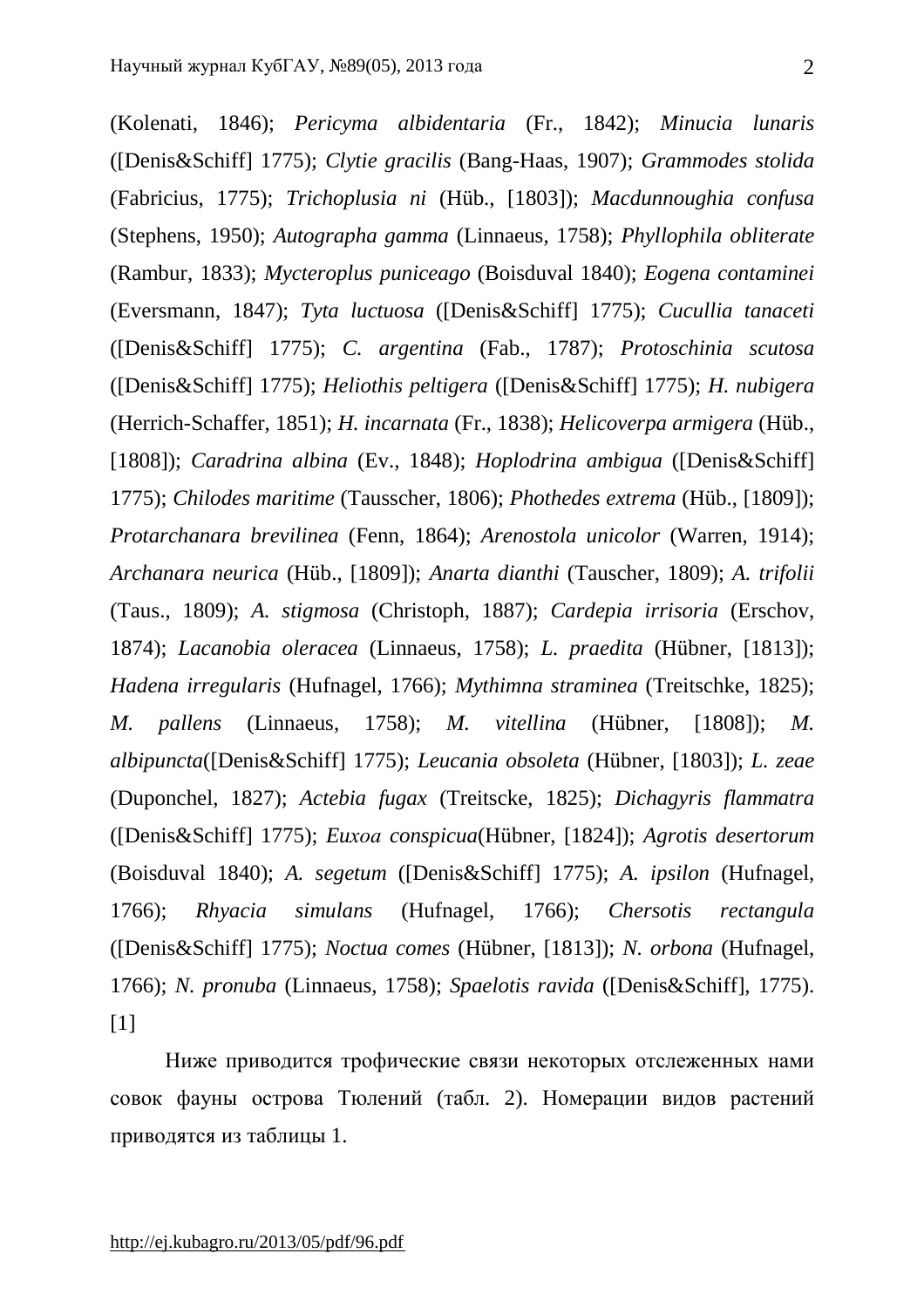| № п.п.           | Семейство                 | Вид                                          |
|------------------|---------------------------|----------------------------------------------|
| 1.               | Equisetaceae Rich. Ex Dc. | Equisetum ramosissimum Desf.                 |
| 2.               | Typhaceae Juss.           | Typha latifolia L.                           |
| $\overline{3}$ . | Typhaceae Juss.           | Typha laxmannii Lepech.                      |
| $\overline{4}$ . | Poaceae Barnhart          | Botriochloa ischemum (L.) Keng               |
| 5.               | Poaceae Barnhart          | Tragus racemosus (L.) All.                   |
| 6.               | Poaceae Barnhart          | Digitaria ischemum (Schreb.) Muhl.           |
| 7.               | Poaceae Barnhart          | Digitaria pectiniformis (Henr.) Tzvel.       |
| 8.               | Poaceae Barnhart          | Digitaria aegiptica (Retz.) Willd.           |
| 9.               | Poaceae Barnhart          | Digitaria sanguinalis (L.) Scop.             |
| 10.              | Poaceae Barnhart          | Stipa sareptana A.Beck.                      |
| 11.              | Poaceae Barnhart          | Phleum paniculatum Huds.                     |
| 12.              | Poaceae Barnhart          | Alopecurus arundinaceus Poir.                |
| 13.              | Poaceae Barnhart          | Calmagrostis pseudophragmites (Hall.f.) Koel |
| 14.              | Poaceae Barnhart          | Trisetaria cavanilliesii Maire               |
| 15.              | Poaceae Barnhart          | Cynodon dactylon (L.) Pers.                  |
| 16.              | Poaceae Barnhart          | Echinaria capitata (L.) Desf.                |
| 17.              | Poaceae Barnhart          | Phragmites communis Trin.                    |
| 18.              | Poaceae Barnhart          | Cleistogenes bulgarica (Bornm.) Keng         |
| 19.              | Poaceae Barnhart          | Eragrostis minor Host                        |
| 20.              | Poaceae Barnhart          | Aeluropsis littoralis (Gouan.) Parl.         |
| 21.              | Poaceae Barnhart          | Cynosurus echinatus L.                       |
| 22.              | Poaceae Barnhart          | Sclerochloa dura (L.) Beauv                  |
| 23.              | Poaceae Barnhart          | Poa bulbosa L.                               |
| 24.              | Poaceae Barnhart          | Puccinellia gigantea (Grossh.) Grossh.       |
| 25.              | Poaceae Barnhart          | Puccinellia poecilantha (C.Koch) Grossh.     |
| 26.              | Poaceae Barnhart          | Festuca valesiaca Schleich. ex Gaudin        |
| 27.              | Poaceae Barnhart          | Vulpia ciliata Link                          |
| 28.              | Poaceae Barnhart          | Anisantha rubens (L.) Nevski                 |
| 29.              | Poaceae Barnhart          | Anisantha tectorum (L.) Nevski               |
| 30.              | Poaceae Barnhart          | Bromus mollis L.                             |
| 31.              | Poaceae Barnhart          | Bromus macrostchys Desf.                     |
| 32.              | Poaceae Barnhart          | Trachynia distachya (L.) Link                |
| 33.              | Poaceae Barnhart          | Lolium rigidum Gaudin                        |
| 34.              | Poaceae Barnhart          | Parapholis incurva (L.) C.E. Hubb.           |
| 35.              | Poaceae Barnhart          | Agropyron fragile (Roth) Gandargy            |
| 36.              | Poaceae Barnhart          | Eremopirum orientale (L.) Jaub. et Spach.    |
| 37.              | Poaceae Barnhart          | Secale sylvestre Host                        |
| 38.              | Poaceae Barnhart          | Hordeum leporinum Link                       |
| 39.              | Poaceae Barnhart          | Psathyrostachys juncea (Fisch.) et Nevski    |
| 40.              | Poaceae Barnhart          | Leymus racemosus (Lam.) Tzvel.               |
| 41.              | Cyperaceae Juss.          | Holoschenus vulgaris Link                    |
| 42.              | Cyperaceae Juss.          | Bolboschoenus maritimus (L.) Palla           |
| 43.              | Cyperaceae Juss.          | Schoenus nigricans L.                        |
| 44.              | Cyperaceae Juss.          | Carex stenophylla Wahlenb.                   |

# **Таблица 1 - Таксономический состав высших растений острова Тюлений**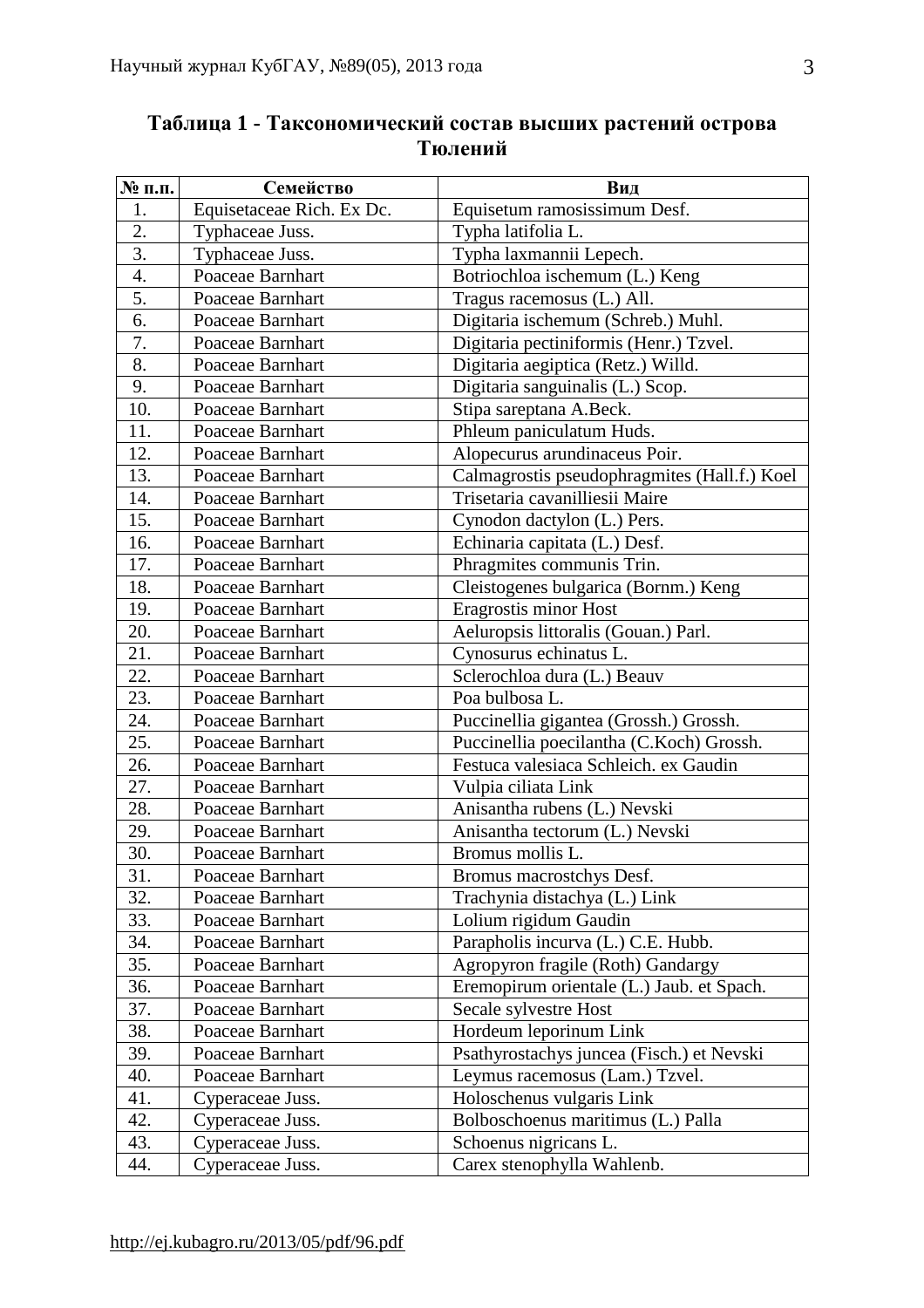| № п.п. | Семейство                   | Вид                                         |
|--------|-----------------------------|---------------------------------------------|
| 45.    | Juncaceae Juss.             | Juncus effusus L.                           |
| 46.    | Juncaceae Juss.             | Juncus inflexus L.                          |
| 47.    | Juncaceae Juss.             | Juncus littoralis C.A. Mey.                 |
| 48.    | Liliaceae Juss.             | Gagea commutata C. Koch.                    |
| 49.    | Polygonaceae Juss.          | Polygonum pseudoarenarium Klok.             |
| 50.    | Polygonaceae Juss.          | Polygonum salsugineum Bieb.                 |
| 51.    | Polygonaceae Juss.          | Polygonum arenastrum Boreau                 |
| 52.    | Chenopodiaceae Vent.        | Polycnemum arvensis L.                      |
| 53.    | Chenopodiaceae Vent.        | Ceratocarpus arenarius L.                   |
| 54.    | Chenopodiaceae Vent.        | Bassia sedoides (Pall.) Aschers.            |
| 55.    | Chenopodiaceae Vent.        | Kochia prostrata (L.) Schrad.               |
| 56.    | Chenopodiaceae Vent.        | Kochia laniflora (S.G. Gmel.) Borb.         |
| 57.    | Chenopodiaceae Vent.        | Corispermum caucasicum (Bunge) Iljin        |
| 58.    | Chenopodiaceae Vent.        | Corispermum orientale Lam.                  |
| 59.    | Chenopodiaceae Vent.        | Halocnemum strobilaceum (Pall.) Bieb.       |
| 60.    | Chenopodiaceae Vent.        | Salicornia europaea L.                      |
| 61.    | Chenopodiaceae Vent.        | Suaeda confusa Iljin.                       |
| 62.    | Chenopodiaceae Vent.        | Halanthium kulpianum (C.Koch) Bunge         |
| 63.    | Caryophyllaceae Juss.       | Cerastium glutinosum Fries                  |
| 64.    | Caryophyllaceae Juss.       | Cerastium glomeratum Thuill.                |
| 65.    | Caryophyllaceae Juss.       | Holosteum glutinosum (Bieb.) Fisch. et Mey. |
| 66.    | Caryophyllaceae Juss.       | Minuartia wiesneri (Stspf) Schischk.        |
| 67.    | Caryophyllaceae Juss.       | Silene subconica Friv.                      |
| 68.    | Caryophyllaceae Juss.       | Otites wolgensis (Willd.) Grossh.           |
| 69.    | Caryophyllaceae Juss.       | Gypsophila muralis L.                       |
| 70.    | Caryophyllaceae Juss.       | Gypsophila paniculata L.                    |
| 71.    | Caryophyllaceae Juss.       | Gypsophila scorzonerifolia Ser.             |
| 72.    | Caryophyllaceae Juss.       | Velezia rigida L.                           |
| 73.    | Ranunculaceae Juss.         | Ranunculus oxyspermus Willd.                |
| 74.    | Ranunculaceae Juss.         | Adonis aestivalis L.                        |
| 75.    | Papaveraceae Juss.          | Roemeria refracta DC.                       |
| 76.    | <b>Brassicaceae Burnatt</b> | Cardaria draba (L.) Desv.                   |
| 77.    | <b>Brassicaceae Burnatt</b> | Lepidium perfoliatum L.                     |
| 78.    | <b>Brassicaceae Burnatt</b> | Lepidium ruderale L.                        |
| 79.    | <b>Brassicaceae Burnatt</b> | Erophila verna (L.) Bess.                   |
| 80.    | <b>Brassicaceae Burnatt</b> | Erophila praecox (Stev.) DC.                |
| 81.    | <b>Brassicaceae Burnatt</b> | Alyssum desertorum Stapf                    |
| 82.    | <b>Brassicaceae Burnatt</b> | Alyssum alyssoides (L.) L.                  |
| 83.    | <b>Brassicaceae Burnatt</b> | Meniocus linifolius (Steph. ex Willd.) DC.  |
| 84.    | <b>Brassicaceae Burnatt</b> | Lobularia maritima (L.) Desv.               |
| 85.    | <b>Brassicaceae Burnatt</b> | Clypeola jonthlaspi L.                      |
| 86.    | <b>Brassicaceae Burnatt</b> | Syrenia siliculosa (Bieb.) Andrz.           |
| 87.    | <b>Brassicaceae Burnatt</b> | Chorispora tenella (Pall.) DC.              |
| 88.    | Fabaceae Lindl.             | Medicago caerulea Less. ex Ledeb.           |
| 89.    | Fabaceae Lindl.             | Melilotus caspicus Grun.                    |
| 90.    | Fabaceae Lindl.             | Alhagi pseudalhagi (Bied.) Desv.            |
| 91.    | Geraniaceae Juss.           | Erodium malacoides (L.) L'Her.              |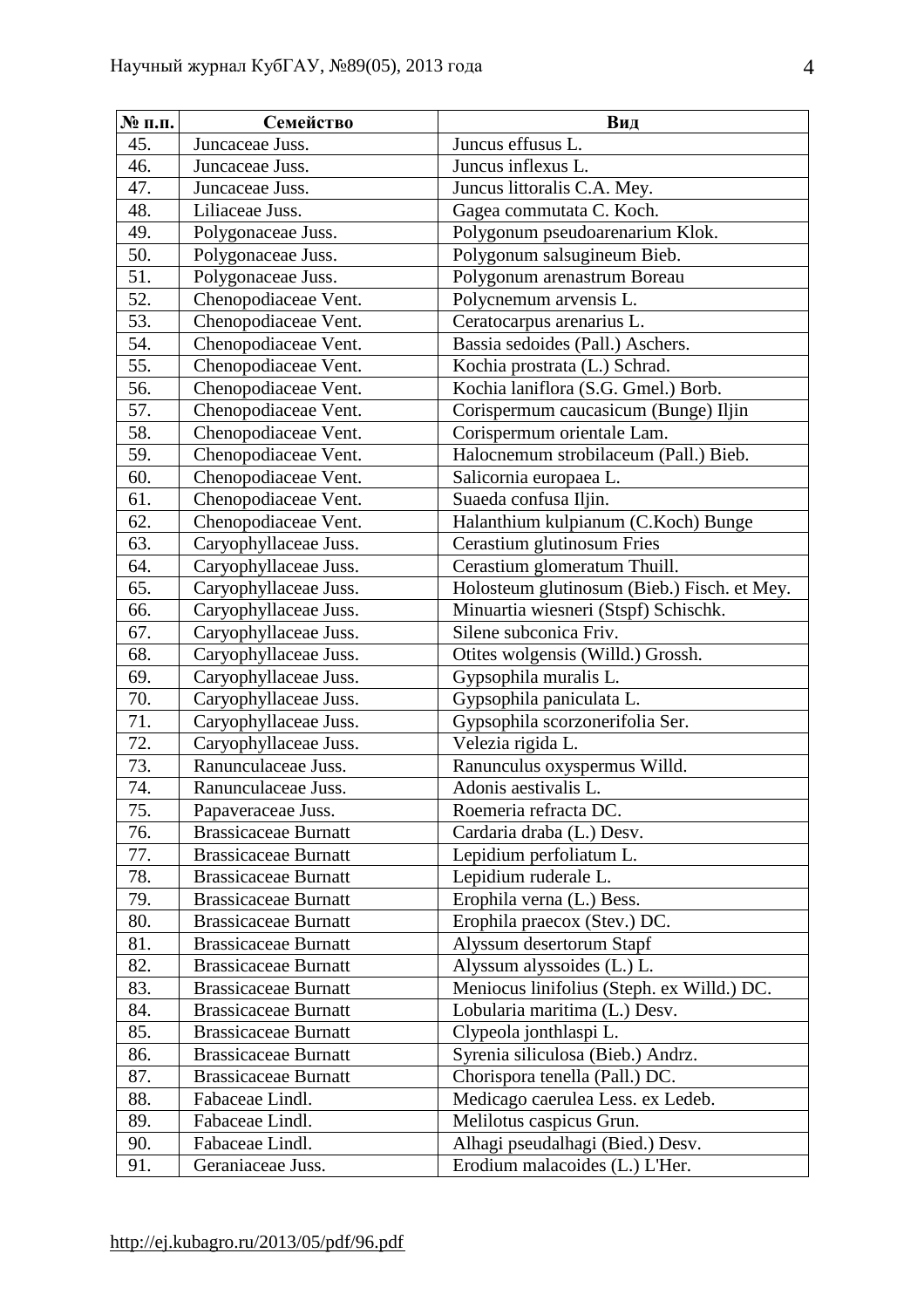| № п.п. | Семейство               | Вид                                    |
|--------|-------------------------|----------------------------------------|
| 92.    | Geraniaceae Juss.       | Erodium hoefftianum C.A.Mey.           |
| 93.    | Geraniaceae Juss.       | Erodium cicutarium (L.) L'Her.         |
| 94.    | Geraniaceae Juss.       | Erodium ciconium (L.) L'Her.           |
| 95.    | Zygophyllaceae R. Br.   | Tribulus terrestris L.                 |
| 96.    | Euphorbiaceae Juss.     | Euphorbia helioscopia L.               |
| 97.    | Euphorbiaceae Juss.     | Euphorbia seguierana Neck.             |
| 98.    | Frankeniaceae S.F. Gray | Frankenia hirsuta L.                   |
| 99.    | Tamaricaceae Link       | Tamarix meyeri Boiss.                  |
| 100.   | Tamaricaceae Link       | Tamarix ramosissima Ledeb.             |
| 101.   | Violaceae Batsch        | Viola kitaibeliana Roem. et Schult.    |
| 102.   | Elaeagnaceae Juss.      | Elaeagnus caspica Grossh.              |
| 103.   | Apiaceae Lindl.         | Astrodaucus littoralis (Bieb.) Drude   |
| 104.   | Apiaceae Lindl.         | Caucalis lappula (Web.) Grande         |
| 105.   | Apiaceae Lindl.         | Ammi visnaga (L.) Lam.                 |
| 106.   | Apiaceae Lindl.         | Falcaria vulgaris Bernh.               |
| 107.   | Apiaceae Lindl.         | Seseli tortuosum L.                    |
| 108.   | Limoniaceae Lincz.      | Goniolimon tataricum (L.) Boiss.       |
| 109.   | Limoniaceae Lincz.      | Limonium caspium (Willd.) Gams         |
| 110.   | Limoniaceae Lincz.      | Limonium meyeri (Boiss.) O. Kuntze     |
| 111.   | Limoniaceae Lincz.      | Psylliostachys spicata (Boiss.) Lincz. |
| 112.   | Cuscutaceae Dumort.     | Cuscuta monogyna Vahl                  |
| 113.   | Heliotropiaceae         | Argusia sibirica (L.) Dandy            |
| 114.   | Heliotropiaceae         | Heliotropium suaveolens Bieb.          |
| 115.   | Boraginaceae Juss.      | Lithospermum officinale L.             |
| 116.   | Boraginaceae Juss.      | Anchusa ochroleuca Bieb.               |
| 117.   | Boraginaceae Juss.      | Nonea lutea (Desr.) DC.                |
| 118.   | Boraginaceae Juss.      | Myosotis micrantha Pall. ex Lehm.      |
| 119.   | Boraginaceae Juss.      | Lappula barbata (Bieb.) Guerke         |
| 120.   | Boraginaceae Juss.      | Lappula heteracantha (Ledeb.) Borb.    |
| 121.   | Scrophulariaceae Juss.  | Linaria simplex (Willd.) DC.           |
| 122.   | Orobanchaceae Vent.     | Orobanche caesia Reichenb.             |
| 123.   | Orobanchaceae Vent.     | Orobanche arenaria Borkh.              |
| 124.   | Plantaginaceae Juss.    | Plantago coronopus L.                  |
| 125.   | Plantaginaceae Juss.    | Plantago salsa Pall.                   |
| 126.   | Plantaginaceae Juss.    | Psyllium scabrum (Moench) Holub        |
| 127.   | Rubiaceae Juss.         | Asperula diminuta Klok.                |
| 128.   | Valerianaceae Batsch    | Valerianella uncinata (Beb.) Dufr.     |
| 129.   | Valerianaceae Batsch    | Valerianella pumila (L.) DC.           |
| 130.   | Asteraceae Dumort.      | Galatella dracunculoides (Lam.) Nees   |
| 131.   | Asteraceae Dumort.      | Helichrysum arenarium (L.) Moench      |
| 132.   | Asteraceae Dumort.      | Anthemis ruthenica Bieb.               |
| 133.   | Asteraceae Dumort.      | Achillea micrantha Wiild.              |
| 134.   | Asteraceae Dumort.      | Artemisia procera Willd.               |
| 135.   | Asteraceae Dumort.      | Artemisia tschernieviana Bess.         |
| 136.   | Asteraceae Dumort.      | Artemisia scoparia Waldst. et. Kit.    |
| 137.   | Asteraceae Dumort.      | Artemisia austriaca Jacq.              |
| 138.   | Asteraceae Dumort.      | Senecio vernalis Waldst. et Kit.       |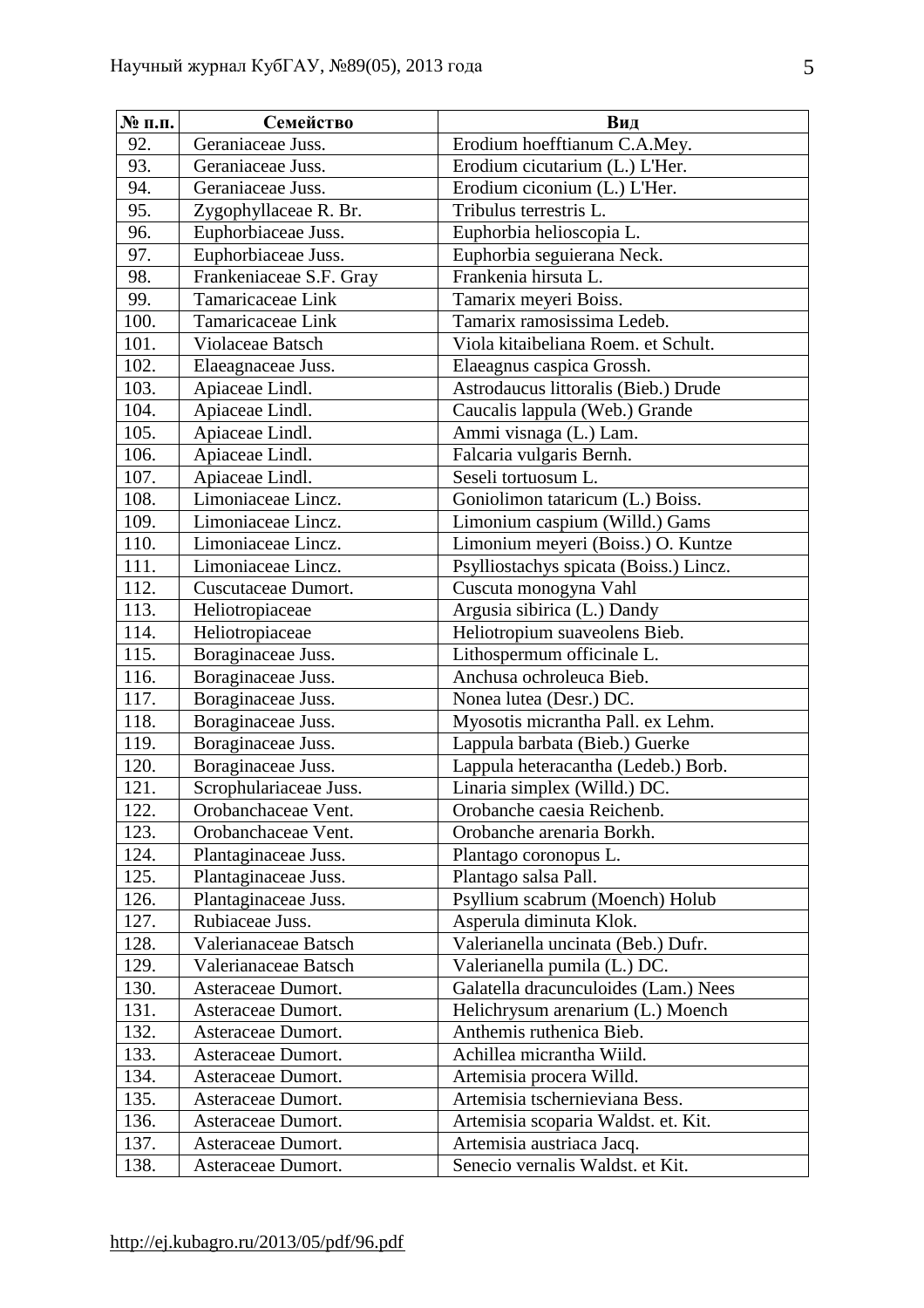| $N_2$ п.п. | Семейство          | Вид                                       |
|------------|--------------------|-------------------------------------------|
| 139.       | Asteraceae Dumort. | Echinops orientalis Trauty.               |
| 140.       | Asteraceae Dumort. | Cardus uncinatus Bieb.                    |
| 141.       | Asteraceae Dumort. | Cardus seminudus Bieb.                    |
| 142.       | Asteraceae Dumort. | Onopordum acanthum L.                     |
| 143.       | Asteraceae Dumort. | Crupina vulgaris Cass.                    |
| 144.       | Asteraceae Dumort. | Scorzonera biebersteinii Lipsch.          |
| 145.       | Asteraceae Dumort. | Tragopogon daghestanicus (Artemcz.) Kuth. |
| 146.       | Asteraceae Dumort. | Chondrilla juncea L.                      |
| 147.       | Asteraceae Dumort. | Chondrilla latifolia Bieb.                |
| 148.       | Asteraceae Dumort. | Pterothaeca sancta (L.) C. Koch           |

# **Таблица 2 - Трофические связи острова Тюлений.**

| Пищевые связи совок по литературным                                      | Альтернативные виды растений,                   |  |
|--------------------------------------------------------------------------|-------------------------------------------------|--|
| данным                                                                   | используемые совками на                         |  |
|                                                                          | о. Тюлений                                      |  |
| Odice arcuinna(Hübner, 1790)                                             |                                                 |  |
| Boraginaceae - Onosma echioides (Hampson,                                | <b>Boraginaceae - (115, 116, 117, 118, 119,</b> |  |
| 1910b). [2]                                                              | $120$ ).                                        |  |
| Eublemma pannonica (Freyer, 1840)                                        |                                                 |  |
| Asteraceae - Gnaphalium sp., Helichrysum                                 | Asteraceae - (130, 131, 132, 133, 134,          |  |
| arenarium (Ключко, 1978). [2]                                            | 135, 136, 137, 138, 139, 140, 141, 142,         |  |
|                                                                          | 143, 144, 145, 146, 147, 148).                  |  |
| Eublemma purpurina ([Denis et Schiffermüller], 1775)                     |                                                 |  |
| Asteraceae - Cirsiumsp. (Seppänen,<br>$1970$ ,                           | Asteraceae - (130, 131, 132, 133, 134,          |  |
| Cirsium arvense, C. lanceolatum, Echinops                                | 135, 136, 137, 138, 139, 140, 141, 142,         |  |
| leucographus (Ключко, 1978). [2]                                         | 143, 144, 145, 146, 147, 148).                  |  |
| Zekelita ravalis (Herrich-Schaffer, 1851)                                |                                                 |  |
| По литературным данным этот вид связан с                                 | Представители данного семейства на              |  |
| растениями семейства Lamiaceae - Salvia                                  | острове не встречаются.                         |  |
| officinalis (Ключко, 1978). [2]                                          |                                                 |  |
| Drasteria caucasica (Kolenati, 1846),                                    |                                                 |  |
| Drasteria flexuosa (Menetries, 1848), Drasteria picta (Christoph, 1882). |                                                 |  |
| Elaeagnaceae - Elaeagnus Lindl., Hippophae, Elaeagnaceae - (102).        |                                                 |  |
| <b>Ramnaceae</b> - Paliurus R. Br. [2]                                   |                                                 |  |
| Minucia lunaris([Den. & Schiff.], 1775)                                  |                                                 |  |
| Fagaceae - Quercus, Salicaceae - Populus. [2]                            | Представители данного семейства на              |  |
|                                                                          | острове не встречаются.                         |  |
| Clytie syriaca (Bugnion, 1837)                                           |                                                 |  |
| По литературным данным этот вид связан с                                 | Представители данного семейства на              |  |
| растениями семейства <i>Punicaceae - Pistacia</i> ,                      | острове не встречаются.                         |  |
| Punica <sup>[2]</sup>                                                    |                                                 |  |
| Grammodes stolida (Fabricius, 1775)                                      |                                                 |  |
| По литературным данным этот вид связан с                                 | Представители данного семейства на              |  |
| растениями семейства Ramnaceae - Paliurus                                | острове не встречаются.                         |  |
| aculeatus u RosaceaeJuss.- Rubusidaeus, R.                               |                                                 |  |
| caesius, Quercus [2]                                                     |                                                 |  |
| Tyta luctuosa([Den. & Schiff.], 1775)                                    |                                                 |  |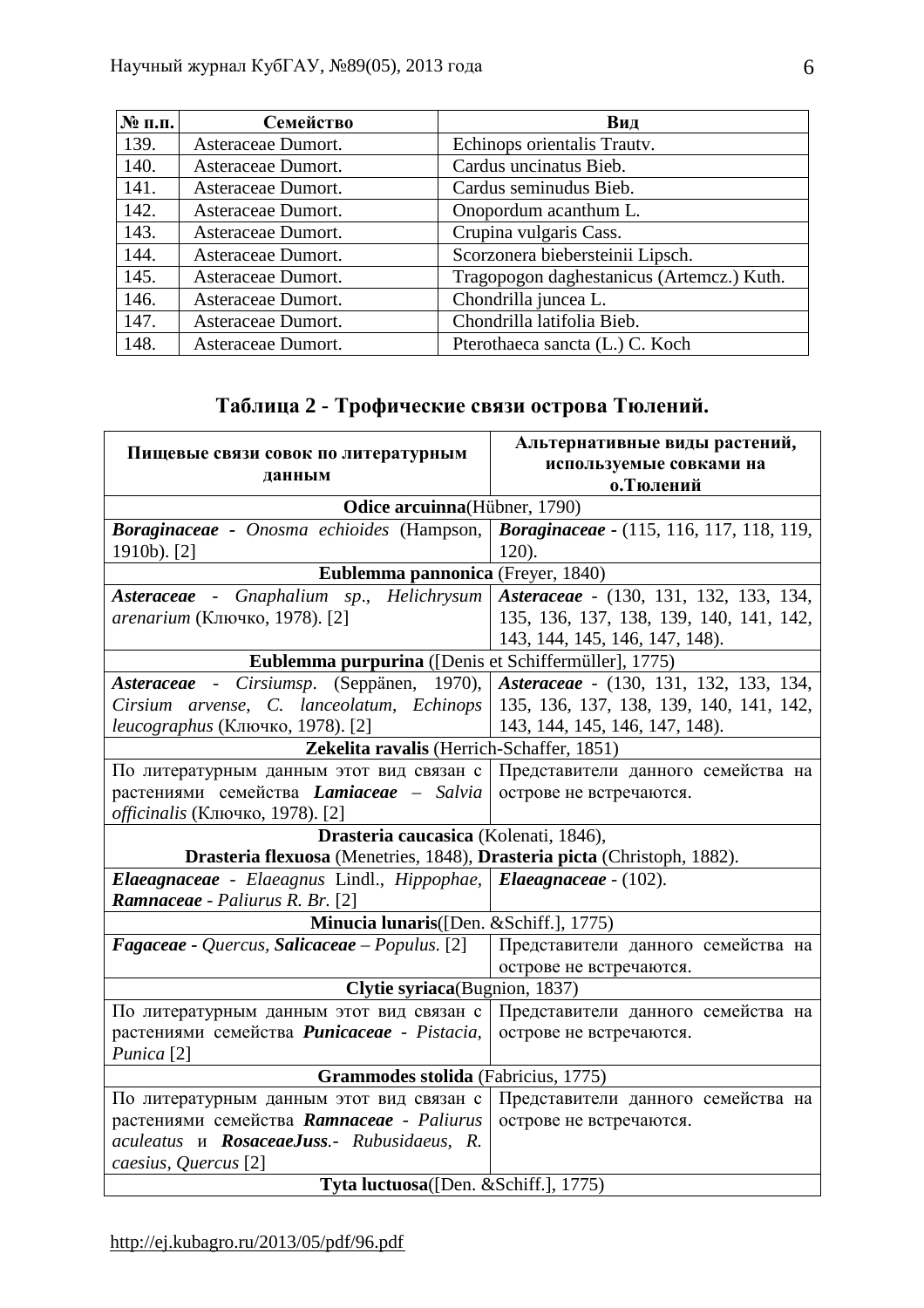| Convolvulaceae Juss. - Convolvulus, Calystegia,               | <b>Plantaginaceae -</b> (124, 125, 126).                           |
|---------------------------------------------------------------|--------------------------------------------------------------------|
| Plantaginaceae - Plantago, Malvaceae Juss -                   | <b>Chenopodiaceae - (52, 53, 54, 55, 56, 57,</b>                   |
| .Malva, Chenopodiaceae Vent. - Chenopodium.                   | 58, 59, 60, 61, 62).                                               |
| $[2]$                                                         |                                                                    |
| Photedes extremaHubner, (1808)                                |                                                                    |
| Poaceae - Calamagrostis opigeios, Elumus, Poa;                | <i>Poaceae</i> $-$ (4, 5, 6, 7, 8, 9, 10, 11, 12, 13,              |
| <b>Juncaceae</b> - Juncus, Cyperaceae – Carex. [2]            | 14, 15, 16, 17, 18, 19, 20, 21, 22, 23, 24,                        |
|                                                               | 25, 26, 27, 28, 29, 30, 31, 32, 33, 34, 35,                        |
|                                                               | 36, 37, 38, 39, 40). <b><i>Juncaceae</i></b> - (45, 46,            |
|                                                               | 47). Cyperaceae - (41, 42, 43, 44).                                |
| Arenostola unicolor (Warren, 1914)                            |                                                                    |
| <b>Poaceae - Phragmites, Phragmites communis</b> [2]          | <i>Poaceae</i> $-$ (4, 5, 6, 7, 8, 9, 10, 11, 12, 13,              |
|                                                               | 14, 15, 16, 17, 18, 19, 20, 21, 22, 23, 24,                        |
|                                                               | 25, 26, 27, 28, 29, 30, 31, 32, 33, 34, 35,                        |
|                                                               | 36, 37, 38, 39, 40).                                               |
| Trichoplusia ni(Hübner, [1803]                                |                                                                    |
| - Chenopodium<br><i>Chenopodiaceae</i><br>sp.;                | <b>Chenopodiaceae</b> - (52, 53, 54, 55, 56, 57,                   |
| Polygonaceae - Rumex sp.; Brassicaceae -                      | 58, 59, 60, 61, 62). <i>Polygonaceae</i> - (49,                    |
| Brassica oleracea (Ключко, 1978), Cakile                      | 50, 51). <i>Brassicaceae</i> - (76, 77, 78, 79,                    |
| maritima (Bretherton et al., 1983), Lepidium sp.,             | 80, 81, 82, 83, 84, 85, 86, 87). Fabaceae                          |
|                                                               |                                                                    |
| Napus rapa, Spinacia sp.; Resedaceae - Reseda                 | $-$ (88, 89, 90). Scrophulariaceae $-$ (121).                      |
| sp. (Ключко, 1978); Malvaceae - Gossypium sp.                 | Asteraceae - (130, 131, 132, 133, 134,                             |
| (Calle, 1976); Urticaceae - Urticasp.; Fabaceae               | 135, 136, 137, 138, 139, 140, 141, 142,                            |
| - Fabasp., Medicago sativa, Pisum sativum,                    | 143, 144, 145, 146, 147, 148). Poaceae -                           |
| Trifolium sp.; Zygophyllaceae - Zygophyllum                   | $(4, 5, 6, 7, 8, 9, 10, 11, 12, 13, 14, 15, 16,$                   |
| oxianum; Solanaceae - Lycopersicon esculentum                 | 17, 18, 19, 20, 21, 22, 23, 24, 25, 26, 27,                        |
| (Ключко, 1978), Nicotiana tabacum (Kimball,                   | 28, 29, 30, 31, 32, 33, 34, 35, 36, 37, 38,                        |
| $1965$ ,<br>Solanum<br>(Ключко,<br>$1978$ ;<br>sp.            | 39, 40). Zygophyllaceae - (95).                                    |
| Convolvulaceae - Ipomoea sp. (Rungs, 1992);                   |                                                                    |
| Scrophulariaceae - Antirrhinum sp. (Gardner,                  |                                                                    |
| 1947); Lamiaceae - Salvia sp.; Asteraceae -                   |                                                                    |
| Coreopsissp., Crepis<br>sp.,<br>Lactuca<br>sativa,            |                                                                    |
| Seneciosp., Taraxacum sp.; <b>Poaceae</b> - Zea mays          |                                                                    |
| (Ключко, 1978); Araceae - Spathiphyllum sp.                   |                                                                    |
| (Kimball, 1965) [2]                                           |                                                                    |
| Macdunnoughia confusa (Stephens, 1850)                        |                                                                    |
| Polygonum<br>convolvulus<br>Polygonaceae<br>$\qquad \qquad -$ | $51$ ).<br>(49,<br>50,<br>Polygonaceae<br>$\overline{\phantom{a}}$ |
| (Хотько, 1968); <i>Caryophyllaceae</i> - Silene sp.           | Caryophyllaceae - (63, 64, 65, 66, 67, 68,                         |
| (Redondo et al., 2001); Urticaceae - Urtica sp.               | 69, 70, 71, 72). <i>Euphorbiaceae</i> - (96,                       |
| (Seppänen, 1970); Euphorbiaceae - Ricinus                     | 97). Plantaginaceae - (124, 125, 126).                             |
| (Кумаков, Коршунов,<br>$1979$ ;<br>communis                   | Asteraceae - (130, 131, 132, 133, 134,                             |
| Plantaginaceae - Plantago sp.; Lamiaceae -                    | 135, 136, 137, 138, 139, 140, 141, 142,                            |
| Lamium album (Beck, 1960), Mentha sp. (Calle,                 | 143, 144, 145, 146, 147, 148).                                     |
| 1976),<br>Stachys sp. (Миляновский, 1964);                    |                                                                    |
| Asteraceae - Achillea sp. (Beck, 1960), Achillea              |                                                                    |
| millefolium (Koch, 1972), Anthemis sp. (Beck,                 |                                                                    |
| 1960), Anthemis arvensis (Koch, 1972), A.                     |                                                                    |
| tinctoria (Кумаков, Коршунов, 1979), Arctium                  |                                                                    |
| tomentosum (Хотько, 1968), Artemisia<br>sp.                   |                                                                    |
| (Beck, 1960), Artemisia campestris (Koch,                     |                                                                    |
|                                                               |                                                                    |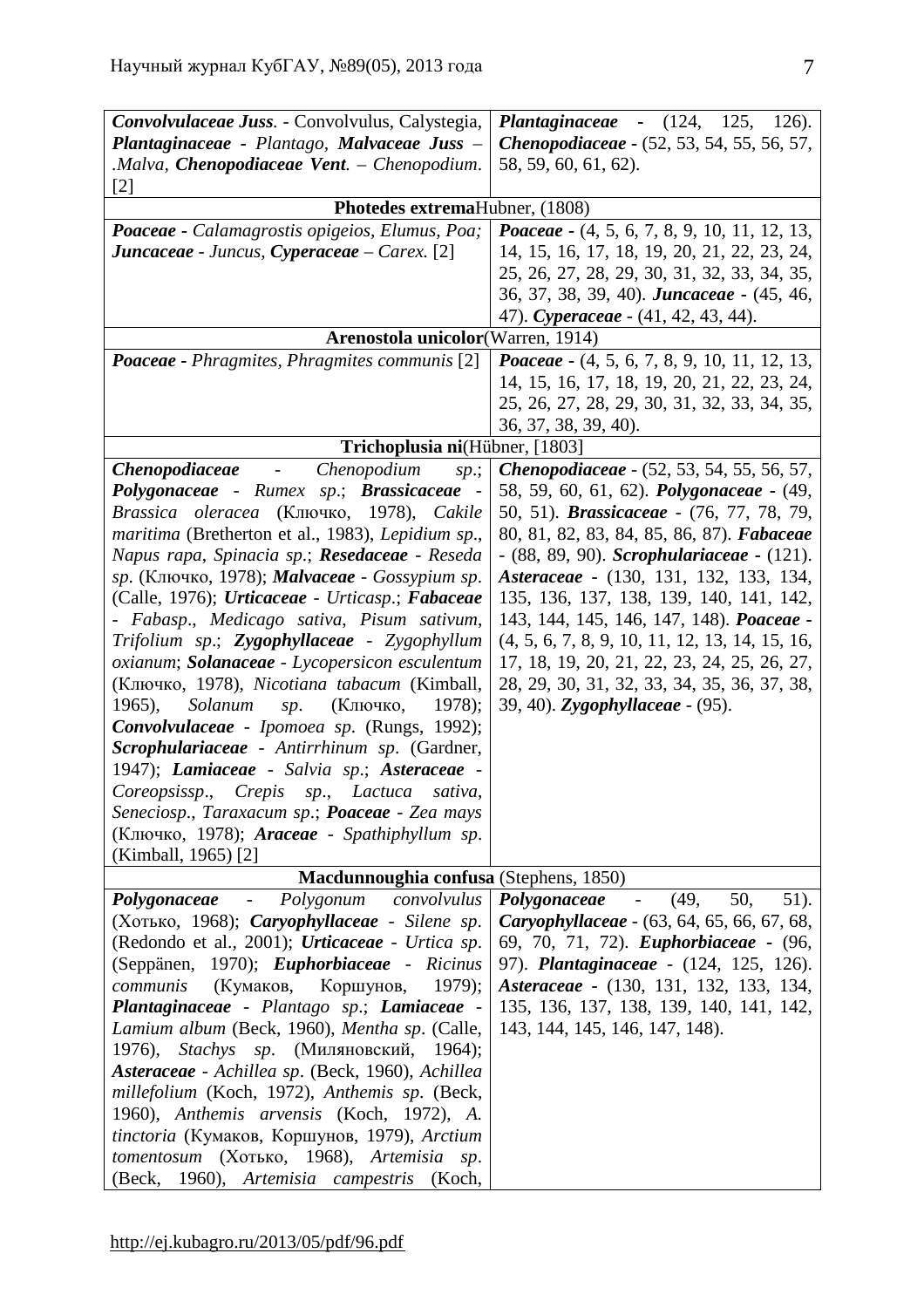| 1972), Calendula officinalis (Хотько, 1968),                           |                                                                                                                      |
|------------------------------------------------------------------------|----------------------------------------------------------------------------------------------------------------------|
| Carduus tenuiflorus, Crepis sp. (Redondo et al.,                       |                                                                                                                      |
| 2001), Lactuca sp. (Kitching, 1987), Matricaria                        |                                                                                                                      |
| sp. (Beck, 1960), Matricaria chamomilla (Koch,                         |                                                                                                                      |
| 1972), Onopordum acanthium (Redondo et al.,                            |                                                                                                                      |
| 2001), Taraxacum sp. (Beck, 1960) [2]                                  |                                                                                                                      |
| Autographa gamma (Linnaeus, 1758)                                      |                                                                                                                      |
| Athyrium distentifolium<br><i><b>Athyriaceae</b></i><br>$\blacksquare$ | (73,<br>74).<br>Ranunculaceae<br>$\frac{1}{2} \left( \frac{1}{2} \right)$ , $\frac{1}{2} \left( \frac{1}{2} \right)$ |
| (McHaffie, 1997); Aspidiaceae - Matteuccia                             | Chenopodiaceae - (52, 53, 54, 55, 56, 57,                                                                            |
| struthiopteris; Ranunculaceae - Ranunculus                             | 58, 59, 60, 61, 62). <i>Polygonaceae</i> - (49,                                                                      |
| repens (Seppänen, 1970), Chenopodiaceae -                              | 50, 51). <i>Euphorbiaceae</i> - (96,<br>97).                                                                         |
| (Redondo et<br>al., $2001$ ;<br>Suaeda vera                            | 89,<br>Fabaceae<br>(88,<br>90).<br>$\sim 100$                                                                        |
| Polygonum<br>lapathifolium,<br>Polygonaceae<br>$\omega_{\rm{eff}}$     | <b>Scrophulariaceae</b><br>(121).<br>$\overline{\phantom{a}}$                                                        |
| Rumex acetosella, R. longifolius (Seppänen,                            | <i>Plantaginaceae</i> - $(124, 125,$<br>126).                                                                        |
| 1970); Betulaceae - Alnus sp. (Хотько, 1968),                          | Asteraceae - (130, 131, 132, 133, 134,                                                                               |
| Betula verrucosa; <b>Primulaceae</b> - Lysimachia                      | 135, 136, 137, 138, 139, 140, 141, 142,                                                                              |
| thyrsiflora, L. vulgaris; Salicaceae - Salix sp.;                      | 143, 144, 145, 146, 147, 148). Poaceae -                                                                             |
| Cucurbitaceae - Cucumis sativus; Brassicaceae -                        | $(4, 5, 6, 7, 8, 9, 10, 11, 12, 13, 14, 15, 16,$                                                                     |
| Beta vulgaris, Brassica napus, B. rapa,                                | 17, 18, 19, 20, 21, 22, 23, 24, 25, 26, 27,                                                                          |
| Erysimum sp., Raphanus raphanistrum, Spinacia                          | 28, 29, 30, 31, 32, 33, 34, 35, 36, 37, 38,                                                                          |
| oleracea (Seppänen, 1970); Malvaceae - Malva                           | 39, 40). <i>Brassicaceae</i> - (76, 77, 78, 79,                                                                      |
| sylvestris (Redondo et al., 2001), Urticaceae -                        | 80, 81, 82, 83, 84, 85, 86, 87).                                                                                     |
| Urtica dioica (Seppänen, 1970); Euphorbiaceae                          |                                                                                                                      |
| (Tallós,<br><i>Mercurialis</i><br>annua<br>1961);                      |                                                                                                                      |
| Grossulariaceae - Ribes nigrum, R. rubrum;                             |                                                                                                                      |
| <b>Rosaceae</b> - Alchemilla sp., Filipendula ulmaria,                 |                                                                                                                      |
| Malus domestica, Potentilla sp. (Seppänen,                             |                                                                                                                      |
| 1970), Prunus spinosa (Beck, 1960), Rosa sp.                           |                                                                                                                      |
| (Seppänen, 1970), Rubus idaeus (Beck, 1960);                           |                                                                                                                      |
| Myrtaceae - Eucalyptus sp. (Миляновский,                               |                                                                                                                      |
| 1964); Fabaceae - Lathyrus pratensis, Lupinus                          |                                                                                                                      |
| sp., Pisum sativum, Trifolium hybridum, T.                             |                                                                                                                      |
| pratense, Vicia cracca; Linaceae - Linum                               |                                                                                                                      |
| usitatissimum (Seppänen, 1970); Araliaceae -                           |                                                                                                                      |
| Hedera helix (Tallós, 1961); Apiaceae                                  |                                                                                                                      |
| Aegopodium podagraria, Angelica<br>silvestris,                         |                                                                                                                      |
| Petroselinum<br>Daucus<br>carota,<br>crispum                           |                                                                                                                      |
| (Seppänen, 1970); Sambucaceae - Sambucus sp.                           |                                                                                                                      |
| 1960);<br><b>Rubiaceae</b> -<br>Galium<br>(Beck,<br>sp.                |                                                                                                                      |
| (Seppänen, 1970); Solanaceae - Nicotiana sp.                           |                                                                                                                      |
| (Beck, 1960), <i>Petunia sp.</i> (Anikin et al., 2000),                |                                                                                                                      |
| Solanum tuberosum; Scrophulariaceae - Linaria                          |                                                                                                                      |
| vulgaris, Odontites verna (Seppänen, 1970),                            |                                                                                                                      |
| Scrophularia<br>(Хотько,<br>$1968$ ;<br>sp.                            |                                                                                                                      |
| Plantaginaceae - Plantago major (Seppänen,                             |                                                                                                                      |
| 1970); <i>Lamiaceae</i> - Basilicum sp. (Anikin et al.,                |                                                                                                                      |
| 2000), Galeopsis sp. (Beck, 1960), Galeopsis                           |                                                                                                                      |
| speciosa, G. tetrahit (Seppänen, 1970), Lamium                         |                                                                                                                      |
| sp., Mentha sp., Stachys sp. (Beck, 1960);                             |                                                                                                                      |
| Asteraceae - Achillea millefolium, A. ptarmica,                        |                                                                                                                      |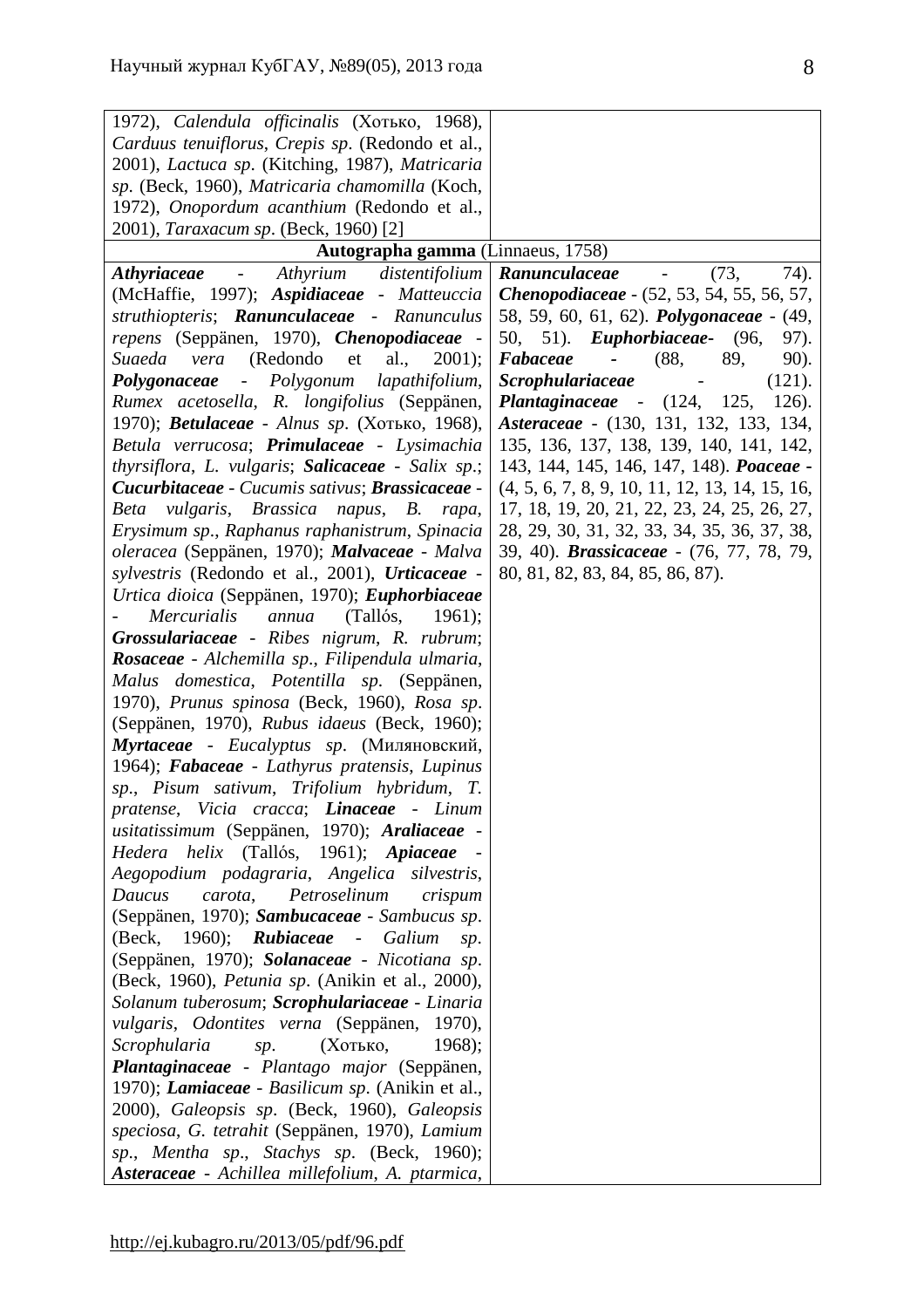| (Seppänen, 1970),<br>tomentosum<br>Arctium                                                           |                                                  |
|------------------------------------------------------------------------------------------------------|--------------------------------------------------|
| Artemisia herba-alba (Redondo et al., 2001), A.                                                      |                                                  |
| vulgaris, Calendula officinalis, Carduus crispus                                                     |                                                  |
| (Seppänen, 1970), C. tenuiflorus, Centaurea                                                          |                                                  |
| aspera (Redondo et al., 2001), Chrysanthemum                                                         |                                                  |
| leucanthemum, Ch. vulgare, Cirsium arvense, C.                                                       |                                                  |
| heterophyllum, C. palustre, C.<br><i>vulgare,</i>                                                    |                                                  |
| Gnaphalium uliginosum, Helianthus annuus,                                                            |                                                  |
| Hieracium umbellatum,<br>Lactuca<br>sativa                                                           |                                                  |
| (Seppänen, 1970), <i>L. virosa</i> (Beck, 1960),                                                     |                                                  |
| Leontodon autumnalis, Matricaria<br>recutita                                                         |                                                  |
| (Seppänen, 1970), Onopordum acanthium,                                                               |                                                  |
| Silybum marianum (Redondo et al., 2001),                                                             |                                                  |
| <b>Sonchus</b><br>arvensis,<br>Taraxacum<br>sp.,                                                     |                                                  |
| Tripleurospermum maritimum,<br>Tussilago                                                             |                                                  |
| farfara; Alliaceae - Allium cepa, A. fistulosum;                                                     |                                                  |
| Poaceae - Avena sativa, Hordeum vulgare                                                              |                                                  |
| (Seppänen, 1970), Panicum<br>miliaceum                                                               |                                                  |
| (Кумаков, Коршунов, 1979), Phleum pratense,                                                          |                                                  |
| Triticum aestivum (Seppänen, 1970). [2]                                                              |                                                  |
| Phyllophila obliterate(Rambur, 1833)                                                                 |                                                  |
| Прямых трофических связей не отслежено.                                                              |                                                  |
| Eogena contaminei (Eversmann, 1847)                                                                  |                                                  |
| По литературным данным этот вид связан с                                                             | Представители данного семейства на               |
| растениями семейства Plumbaginaceae<br>$\overline{\phantom{a}}$                                      | острове не встречаются.                          |
| Statice gmelini (Hampson, 1909), S. tomentella                                                       |                                                  |
| (Кожанчиков, 1950). [2]                                                                              |                                                  |
| Cucullia argentina (Fabricius, 1787)                                                                 |                                                  |
| Asteraceae - Artemisia sp. (Hampson, 1906),                                                          | Asteraceae - (130, 131, 132, 133, 134,           |
| Artemisia campestris (Nupponen, Fibiger, 2002)                                                       | 135, 136, 137, 138, 139, 140, 141, 142,          |
| $\left[ 2\right]$                                                                                    | 143, 144, 145, 146, 147, 148).                   |
| Cucullia tanaceti([Den. & Schiff.], 1775)                                                            |                                                  |
| Asteraceae - Achillea filipendulina (Herczig et                                                      | Asteraceae - (130, 131, 132, 133, 134,           |
| al., 1980), A. millefolium (Koch, 1972), A. alba                                                     | 135, 136, 137, 138, 139, 140, 141, 142,          |
| (Freytag, 1995a), A. maritima (Koch, 1972), A.                                                       | 143, 144, 145, 146, 147, 148).                   |
| vulgaris (Hampson, 1906), Chrysanthemum                                                              |                                                  |
| macrophyllum, Ch. vulgare<br>(Tallós,<br>$1961$ ,                                                    |                                                  |
| Matricaria<br>chamomilla<br>(Koch,<br>1972),                                                         |                                                  |
|                                                                                                      |                                                  |
| Tanacetum vulgare (Hampson, 1906). [2]                                                               |                                                  |
| Schinia scutosa ([Den. & Schiff.], 1775)                                                             |                                                  |
| Chenopodiaceae - Atriplex sp. (Щеголев, 1929),                                                       | <b>Chenopodiaceae - (52, 53, 54, 55, 56, 57,</b> |
| Chenopodium sp. (Koch, 1972); Cucurbitaceae -                                                        | 58, 59, 60, 61, 62). Fabaceae - (88, 89,         |
| Citrullus edulis; Malvaceae - Gossypium sp.;                                                         | 90). Apiaceae - (103, 104, 105, 106,             |
| Fabaceae - Cicer arietinum, Medicago sativa,                                                         | 107). Asteraceae - (130, 131, 132, 133,          |
| Pisum sativum (Щеголев, 1929), Trifolium sp.                                                         | 134, 135, 136, 137, 138, 139, 140, 141,          |
| <b>Linaceae</b><br>(Ключко,<br>$1974$ ;<br>Linum<br>$\overline{\phantom{a}}$                         | 142, 143, 144, 145, 146, 147, 148).              |
| usitatissimum; Apiaceae - Anisum<br><i>vulgare,</i>                                                  |                                                  |
| Carum carvi, Coriandrum sp., Foeniculum                                                              |                                                  |
| officinale; <b>Convolvulaceae</b> - Convolvulus sp.;<br>Pedaliaceae - Sesamum orientale; Lamiaceae - |                                                  |
|                                                                                                      |                                                  |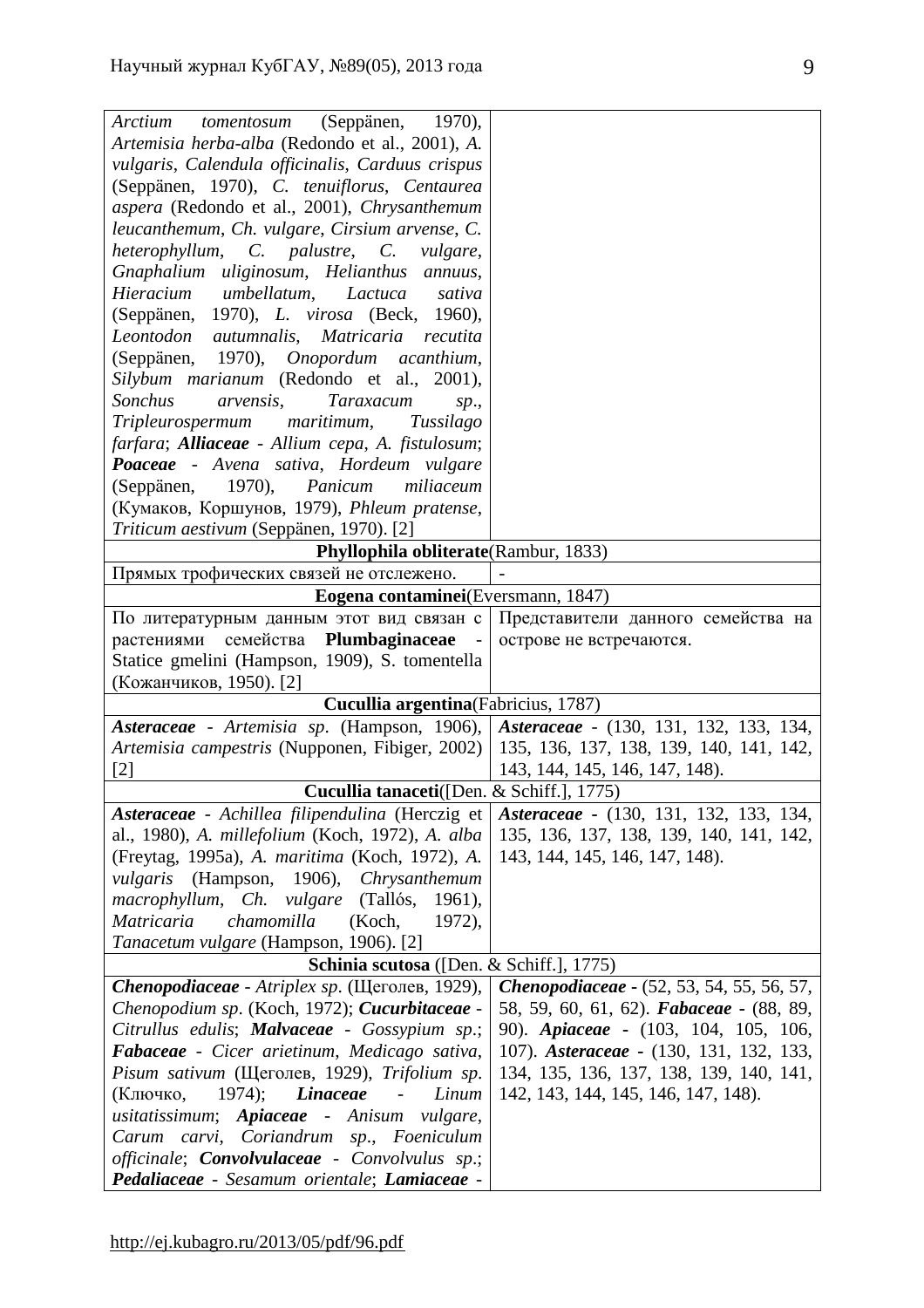| Perilla ocimoides, Salvia sp.; Asteraceae -                                                                                           |                                                              |
|---------------------------------------------------------------------------------------------------------------------------------------|--------------------------------------------------------------|
| Achillea millefolium (Щеголев, 1929), А.                                                                                              |                                                              |
| (Щеголев, 1929), A. campestris<br>austriaca                                                                                           |                                                              |
| (Koch, 1972), <i>A. lencodes</i> (Щеголев, 1929), <i>A.</i>                                                                           |                                                              |
| scoparia (Koch, 1972), A. scoparieformis                                                                                              |                                                              |
| (Щеткин, 1965), A. vulgaris (Koch, 1972;                                                                                              |                                                              |
| Carthamus sp., Chrysanthemum coronarium,                                                                                              |                                                              |
| Helianthus annuus, Matricaria chamomilla, M.                                                                                          |                                                              |
| Tanacetum<br>vulgare,<br>inodora,<br>Xanthium                                                                                         |                                                              |
| spinosum, X. strumarium (Щеголев, 1929).                                                                                              |                                                              |
| Heliothis nubigera (Herrich-Schaffer, 1851)                                                                                           |                                                              |
| Cucurbitaceae - Citrullus edulis; Brassicaceae -                                                                                      | Brassicaceae - (76, 77, 78, 79, 80, 81, 82,                  |
| Brassica oleracea; Malvaceae - Gossypium sp.;                                                                                         | 83, 84, 85, 86, 87). Fabaceae - (88, 89,                     |
| Rosaceae - Cydonia oblonga, Malus domestica;                                                                                          | 90). Asteraceae - (130, 131, 132, 133,                       |
| Fabaceae - Medicago sativa (Ключко, 1974);                                                                                            | 134, 135, 136, 137, 138, 139, 140, 141,                      |
| Zygophyllaceae - Zygophyllum sp.; Peganaceae                                                                                          | 142, 143, 144, 145, 146, 147, 148).                          |
| - Peganum harmala (Speidel, Hassler, 1989);                                                                                           | Zygophyllaceae - (95).                                       |
| - Lycopersicon esculentum,<br><b>Solanaceae</b>                                                                                       |                                                              |
| Nicotiana tabacum (Ключко, 1974); Asteraceae                                                                                          |                                                              |
| - Chrysanthemum coronaria (Bretherton et al.,                                                                                         |                                                              |
| 1983). [2]                                                                                                                            |                                                              |
|                                                                                                                                       |                                                              |
| Heliothis peltigera ([Den. & Schiff.], 1775)                                                                                          |                                                              |
| Fagaceae - Quercus sp. (Seppänen, 1970);                                                                                              | Euphorbiaceae - (96, 97). Fabaceae -                         |
| <b>Malvaceae</b>                                                                                                                      |                                                              |
| - Althaea officinalis, Hibiscus                                                                                                       | (88, 89, 90). Geraniaceae - (91, 92, 93,                     |
| cannabinus, Gossypium<br>sp., Malva<br>sp.;                                                                                           | 94). Boraginaceae - (115, 116, 117, 118,                     |
| Euphorbiaceae - Ricinus communis; Fabaceae -                                                                                          | 119, 120). Asteraceae - (130, 131, 132,                      |
| Arachis hypogaea (Щеголев, 1929), Medicago                                                                                            | 133, 134, 135, 136, 137, 138, 139, 140,                      |
| sativa (Koch, 1972), Ononis sp., Trifolium sp.                                                                                        | 141, 142, 143, 144, 145, 146, 147, 148).                     |
| (Seppänen, 1970), Ulex sp.; Geraniaceae -                                                                                             | <i>Poaceae</i> - (4, 5, 6, 7, 8, 9, 10, 11, 12, 13,          |
| Pelargonium roseum; Solanaceae - Atropa                                                                                               | 14, 15, 16, 17, 18, 19, 20, 21, 22, 23, 24,                  |
| belladonna, Datura metel, D. stramonium,                                                                                              | 25, 26, 27, 28, 29, 30, 31, 32, 33, 34, 35,                  |
| Hyoscyamus album (Щеголев, 1929), H. niger                                                                                            | 36, 37, 38, 39, 40).                                         |
| (Koch, 1972); Boraginaceae - Nonnea picta;                                                                                            |                                                              |
| Lamiaceae - Mentha sp., Perilla ocimoides,                                                                                            |                                                              |
| Salvia officinalis (Щеголев, 1929), S. pratensis                                                                                      |                                                              |
| (Koch, 1972); Asteraceae - Bellis sp. (Calle,                                                                                         |                                                              |
| <i>officinalis,</i><br>1976),<br>Calendula<br>Carduus                                                                                 |                                                              |
|                                                                                                                                       |                                                              |
| benedictus, Carlina caspia, Carthamus cardui,                                                                                         |                                                              |
| C. lanatus, C. tinctorius, Centaurea balsamita,                                                                                       |                                                              |
| Guizotia oleifera, Helianthus annuus, Madia sp.                                                                                       |                                                              |
| (Щеголев, 1929), Matricaria sp. (Seppänen,                                                                                            |                                                              |
| 1970), Senecio sp. (Koch, 1972), Senecio                                                                                              |                                                              |
| viscosus (Bretherton et al., 1983); Poaceae - Zea                                                                                     |                                                              |
| $1929$ ;                                                                                                                              |                                                              |
| (Щеголев,<br>mays                                                                                                                     |                                                              |
| факультативныйхищник<br>(Миляновский,<br>1964). [2]                                                                                   |                                                              |
| Helicoverpa armigera (Hübner, [1808])                                                                                                 |                                                              |
|                                                                                                                                       |                                                              |
| Ranunculaceae<br>Delphinium<br>(Кумаков, Коршунов, 1979); <i>Amaranthaceae</i> -   - (49, 50, 51). <i>Brassicaceae</i> - (76, 77, 78, | $consolida   Ranunculaceae - (73, 74)$ . <b>Polygonaceae</b> |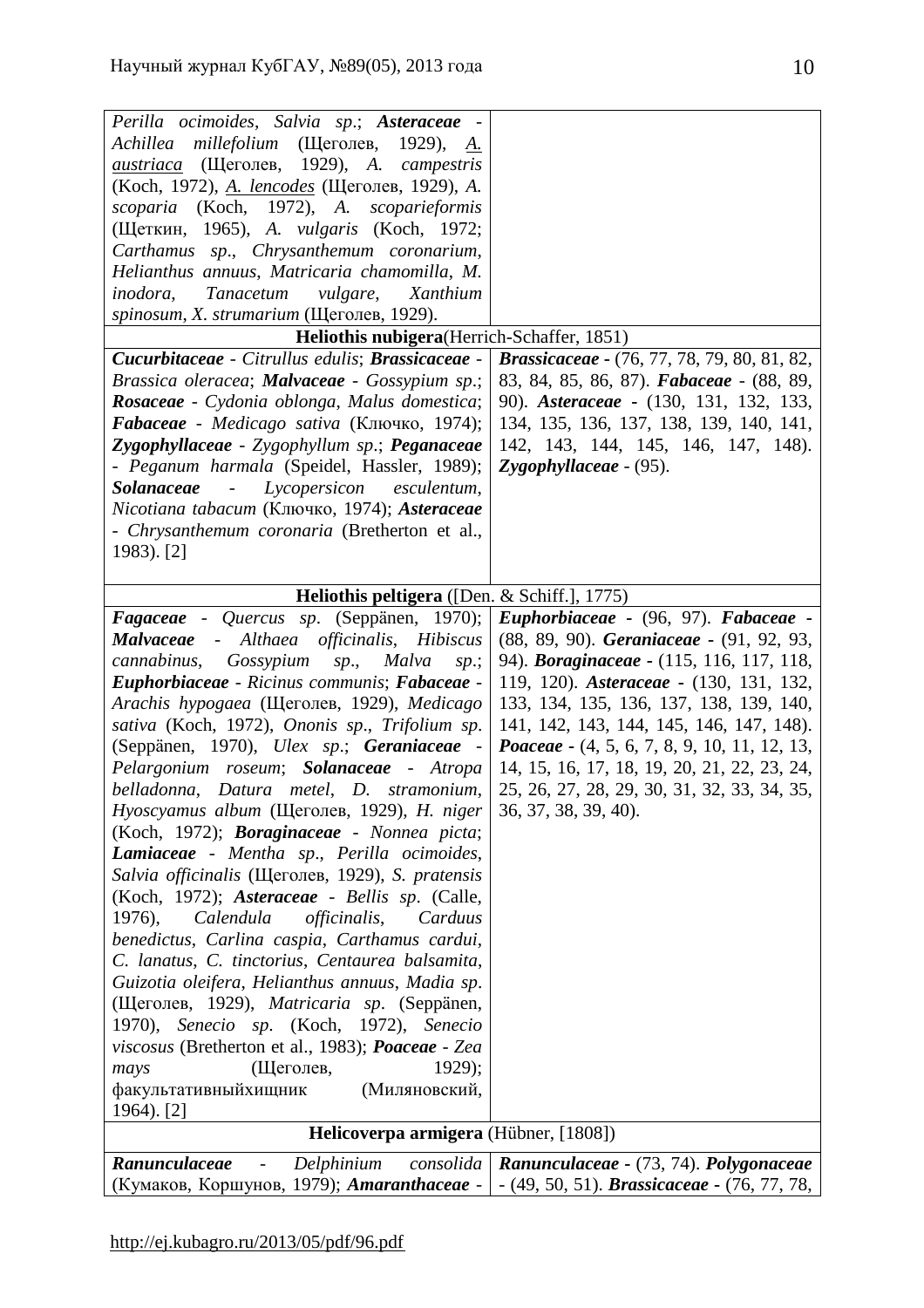| <i>retroflexus</i> (Щеголев, 1929),<br>Amaranthus                   | 79, 80, 81, 82, 83, 84, 85, 86, 87).                              |  |
|---------------------------------------------------------------------|-------------------------------------------------------------------|--|
| Polygonaceae - Polygonum aviculare (Redondo                         | Euphorbiaceae - (96, 97). Fabaceae -                              |  |
| et al., 2001); Resedaceae - Reseda sp. (Koch,                       | (88, 89, 90). Geraniaceae - (91, 92, 93,                          |  |
| 1972); Salicaceae - Populus sp. (Paulian, Viette,                   | 94). Plantaginaceae - (124, 125, 126).                            |  |
| 1955); Cucurbitaceae - Cucumis sp. (Seppänen,                       | Asteraceae - (130, 131, 132, 133, 134,                            |  |
| <i>Cucurbita реро</i> (Ключко,<br>$1970$ ,<br>1974),                | 135, 136, 137, 138, 139, 140, 141, 142,                           |  |
| Lagenaria<br>vulgaris<br>(Щеголев,<br>$1929$ ;                      | 143, 144, 145, 146, 147, 148). Poaceae -                          |  |
| <b>Brassicaceae</b> - Moricandia arvensis (Redondo et               | $(4, 5, 6, 7, 8, 9, 10, 11, 12, 13, 14, 15, 16,$                  |  |
| al., 2001); <i>Cannabaceae</i> - <i>Cannabis sp.</i> (Koch,         | 17, 18, 19, 20, 21, 22, 23, 24, 25, 26, 27,                       |  |
| 1972); Malvaceae - Abutilon avicenne, Althaea                       | 28, 29, 30, 31, 32, 33, 34, 35, 36, 37, 38,                       |  |
| sp., Gossypium sp., Hibiscus cannabinus, H.                         | $39, 40$ ).                                                       |  |
| esculentus, H. grandiflorus, Malva<br>sp.;                          |                                                                   |  |
| Euphorbiaceae - Ricinus communis (Щеголев,                          |                                                                   |  |
| 1929); Rosaceae - Rosa sp. (Paulian, Viette,                        |                                                                   |  |
| $1955$ ; Fabaceae<br>$\sim 100$ km s $^{-1}$<br>Albizzia<br>procera |                                                                   |  |
| (Sevastopulo, 1949), Cajanus cajan (Sison,                          |                                                                   |  |
| Shanower, 1994), Cicer arietinum (Щеголев,                          |                                                                   |  |
| 1929), Dalbergia sissoo (Sevastopulo, 1949),                        |                                                                   |  |
| sp.,<br>Glycyrrhiza glabra,<br><i>Melilotus</i><br>Faba             |                                                                   |  |
| officinalis (Щеголев, 1929), Phaseolus sp.                          |                                                                   |  |
| (Seppänen, 1970), Pisum sativum, Sophora                            |                                                                   |  |
|                                                                     |                                                                   |  |
| <i>alopecuroides</i> (Щеголев, 1929),<br>Trifolium                  |                                                                   |  |
| alexandrinum (Dhaliwal, Sidhu, 1989), Vigna                         |                                                                   |  |
| sinensis (Щеголев, 1929); Rutaceae - Citrus sp.                     |                                                                   |  |
| (Seppänen, 1970); Anacardiaceae - Mangifera                         |                                                                   |  |
| sp. (Ключко, 1974); Geraniaceae - Pelargonium                       |                                                                   |  |
| sp. (Redondo et al., 2001); Solanaceae -                            |                                                                   |  |
| Capsicum sp. (Otte, Oswald, 1963), Datura                           |                                                                   |  |
| stramonium (Щеголев, 1929), Hyoscyamus                              |                                                                   |  |
| niger (Koch, 1972), H. pusillus, Lycopersicon                       |                                                                   |  |
| esculentum (Щеголев, 1929), Nicotiana sp.                           |                                                                   |  |
| (Koch, 1972), Solanum melongena; Pedaliaceae                        |                                                                   |  |
| - Sesamum orientale; Plantaginaceae - Plantago                      |                                                                   |  |
| media (Щеголев, 1929); Verbenaceae - Lantana                        |                                                                   |  |
| sp. (Sevastopulo, 1949); Asteraceae - Anthemis                      |                                                                   |  |
| cotula (Щеголев, 1929), Dahlia sp. (Otte,                           |                                                                   |  |
| Oswald, 1963), <i>Helianthus annuus</i> (Щеголев,                   |                                                                   |  |
| 1929), Inula sp. (Redondo et al., 2001), Lactuca                    |                                                                   |  |
| (Щеголев, 1929), Lapsana communis,<br>sp.                           |                                                                   |  |
| Matricaria maritima (Redondo et al., 2001);                         |                                                                   |  |
| Iridaceae - Gladiolus sp.; Alliaceae - Allium                       |                                                                   |  |
| schoenoprasum; Cannaceae - Canna sp. (Otte,                         |                                                                   |  |
| Oswald, 1963); Poaceae - Dendrocalamus                              |                                                                   |  |
| strictus (Meshram, Bisaria, 2000), Sorghum                          |                                                                   |  |
| cernuum, S. contractum, Zea mays (Щеголев,                          |                                                                   |  |
| 1929); Araceae - Colocasia esculenta (Otte,                         |                                                                   |  |
| Oswald, 1963); факультативный хищник                                |                                                                   |  |
| (Миляновский, 1964). [2]                                            |                                                                   |  |
| Caradrina albina (Eversmann, 1848)                                  |                                                                   |  |
| Amaranthaceae<br>$\qquad \qquad -$                                  | Amaranthussp.;   <b>Chenopodiaceae</b> - (52, 53, 54, 55, 56, 57, |  |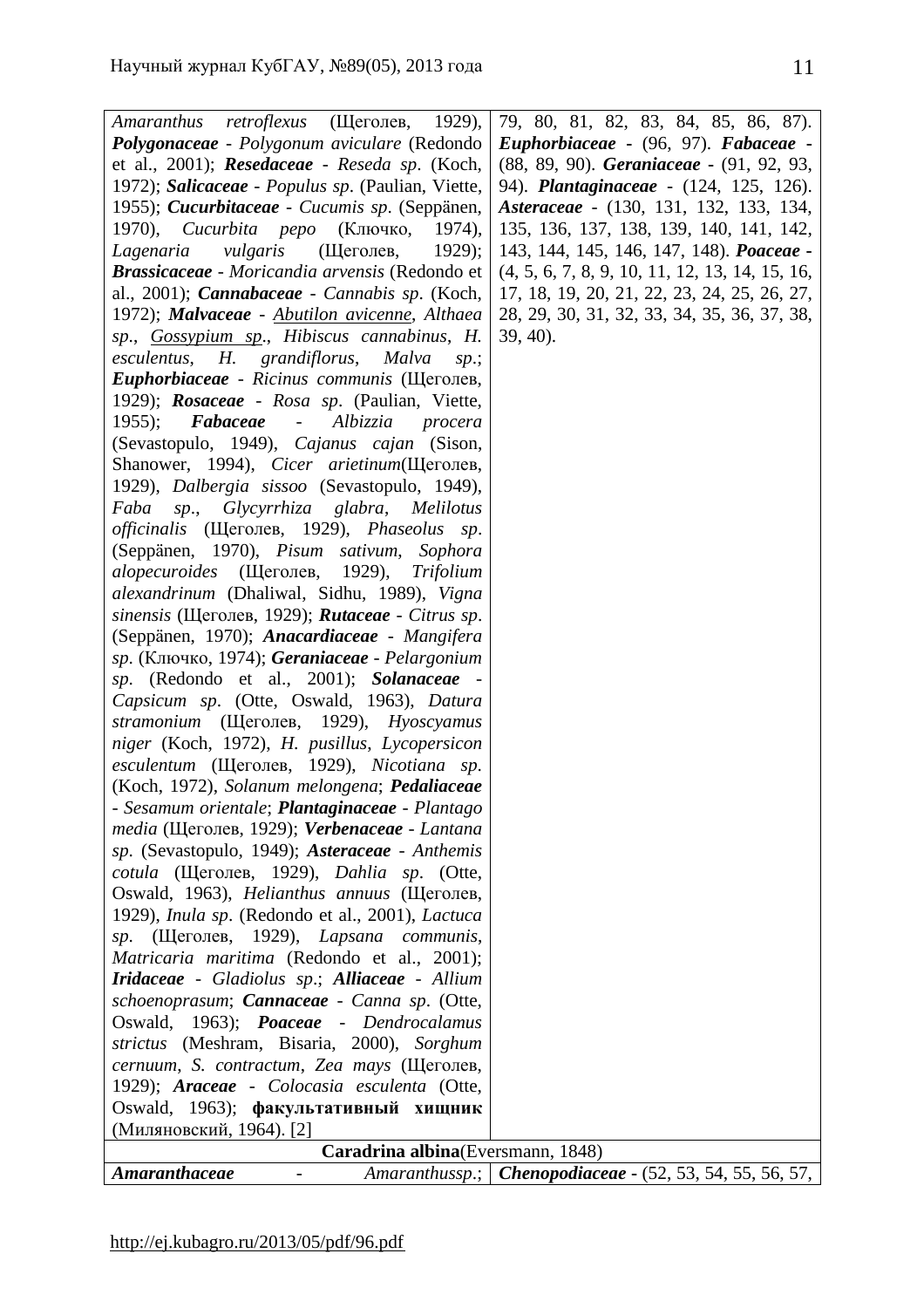| Chenopodiaceae - Atriplexpatulum (Бубнова,                             | 58, 59, 60, 61, 62). Tamaricaceae - (99,              |
|------------------------------------------------------------------------|-------------------------------------------------------|
| 1980 - в неволе), Haloxylonsp.; Tamaricaceae -                         | 100). <i>Brassicaceae</i> - (76, 77, 78, 79, 80,      |
| Tamarixsp. (Даричева, 1962); Brassicaceae -                            | 81, 82, 83, 84, 85, 86, 87). Fabaceae -               |
| Beta vulgaris; Urticaceae - Urtica dioica;                             | (88, 89, 90).                                         |
| Fabaceae - Pisum sativum; Linaceae - Linum sp.                         |                                                       |
| (Бубнова, 1980 - вневоле); Solanaceae -                                |                                                       |
| Lycium rutenicum (Даричева, 1962), Nicotiana                           |                                                       |
| tabacum (Ключко, 1974), Solanum tuberosum                              |                                                       |
| (Бубнова, 1980 - вневоле). [2]                                         |                                                       |
| Hoplodrina ambigua([Denis & Schiff.], 1775)                            |                                                       |
| Caryophyllaceae - Stellaria sp.; Polygonaceae -                        | Caryophyllaceae - (63, 64, 65, 66, 67, 68,            |
| Polygonum sp. (Redondo et al., 2001), Rumex sp.                        | 69, 70, 71, 72). Plantaginaceae - (124,               |
| (Beck, 1960); Urticaceae - Urtica sp. (Calle,                          | 125, 126). Asteraceae - (130, 131, 132,               |
| 1976); Rosaceae - Rosa sp. (Redondo et al.,                            | 133, 134, 135, 136, 137, 138, 139, 140,               |
|                                                                        | 141, 142, 143, 144, 145, 146, 147, 148).              |
| 2001); Rubiaceae - Galium sp. (Beck, 1960);                            |                                                       |
| Sambucaceae - Sambucus sp. (Redondo et al.,                            |                                                       |
| 2001); <i>Plantaginaceae - Plantago sp.</i> (Hampson,                  |                                                       |
| <b>Lamiaceae</b><br>$1909$ ;<br>Lamium<br>$\sim 100$ m $^{-1}$<br>sp.; |                                                       |
| Campanulaceae - Campanula sp.; Asteraceae -                            |                                                       |
| Artemisia campestris (Beck, 1960), Centaurea                           |                                                       |
| sp. (Redondo et al., 2001), Lactuca sp. (Beck,                         |                                                       |
| 1960), Onopordum acanthium (Redondo et al.,                            |                                                       |
| 2001), Senecio sp., Sonchus sp. (Beck, 1960),                          |                                                       |
| Taraxacum sp. (Hampson, 1909) [2]                                      |                                                       |
| Chilodes maritima(Tauscher, 1806)                                      |                                                       |
| Poaceae - Phragmitessp. (Hampson, 1910a),                              | <i>Poaceae</i> $-$ (4, 5, 6, 7, 8, 9, 10, 11, 12, 13, |
| Phragmites communis; Typhaceae - Typha                                 | 14, 15, 16, 17, 18, 19, 20, 21, 22, 23, 24,           |
| <i>latifolia</i> (Seppänen, 1970). [2]                                 | 25, 26, 27, 28, 29, 30, 31, 32, 33, 34, 35,           |
|                                                                        | 36, 37, 38, 39, 40). <b>Typhaceae</b> - (2, 3).       |
| Archanara neurica Hubner, (1808)                                       |                                                       |
| Poaceae - Phragmites communis (Hampson,                                | <i>Poaceae</i> $-$ (4, 5, 6, 7, 8, 9, 10, 11, 12, 13, |
| 1910a), Phalaris arundinacea (Koch, 1972). [2]                         | 14, 15, 16, 17, 18, 19, 20, 21, 22, 23, 24,           |
|                                                                        | 25, 26, 27, 28, 29, 30, 31, 32, 33, 34, 35,           |
|                                                                        | 36, 37, 38, 39, 40).                                  |
| <b>Anarta dianthi</b> (Tauscher, 1809)                                 |                                                       |
| Caryophyllaceae - Dianthus sp. (Бубнова,                               | Caryophyllaceae - (63, 64, 65, 66, 67, 68,            |
| 1980); <i>Chenopodiaceae</i> - <i>Atriplex sp.</i> (Redondo            | 69, 70, 71, 72). <i>Chenopodiaceae</i> - (52,         |
| et al., 2001), <i>Chenopodium sp.</i> (Бубнова, 1980);                 | 53, 54, 55, 56, 57, 58, 59, 60, 61, 62).              |
| <b>Brassicaceae</b> - Beta vulgaris, Brassica oleracea                 | <b>Brassicaceae</b> - (76, 77, 78, 79, 80, 81, 82,    |
| (Ключко, 1974), Lepidium sp. (Redondo et al.,                          | 83, 84, 85, 86, 87). <b>Fabaceae</b> - (88, 89,       |
| 2001); <b>Fabaceae</b> - Trifolium sp.; Asteraceae -                   | 90). <i>Asteraceae</i> - (130, 131, 132, 133,         |
| <i>sp.</i> (Бубнова, 1980), Aster<br>Achillea<br>sp.                   | 134, 135, 136, 137, 138, 139, 140, 141,               |
| (Redondo et al., 2001), Lactuca sp., Taraxacum                         | 142, 143, 144, 145, 146, 147, 148).                   |
| <i>sp.</i> (Hacker et al., 2002) [2]                                   |                                                       |
| Anarta stigmosa (Christoph, 1887)                                      |                                                       |
| Chenopodiaceae - Atriplex littoralis (Hacker et                        | <b>Chenopodiaceae - (52, 53, 54, 55, 56, 57,</b>      |
| al., 2002), A. <i>patulum</i> (Бубнова, 1980 -                         | 58, 59, 60, 61, 62). <b>Brassicaceae</b> - (76,       |
| вневоле), Chenopodium maritimum, Salsola sp.                           | 77, 78, 79, 80, 81, 82, 83, 84, 85, 86, 87).          |
| (Hacker et al., 2002); <b>Brassicaceae</b> - Beta                      | <b>Fabaceae</b> - $(88, 89, 90)$ . Asteraceae -       |
| oleracea;<br>Fabaceae                                                  | $(130, 131, 132, 133, 134, 135, 136, 137,$            |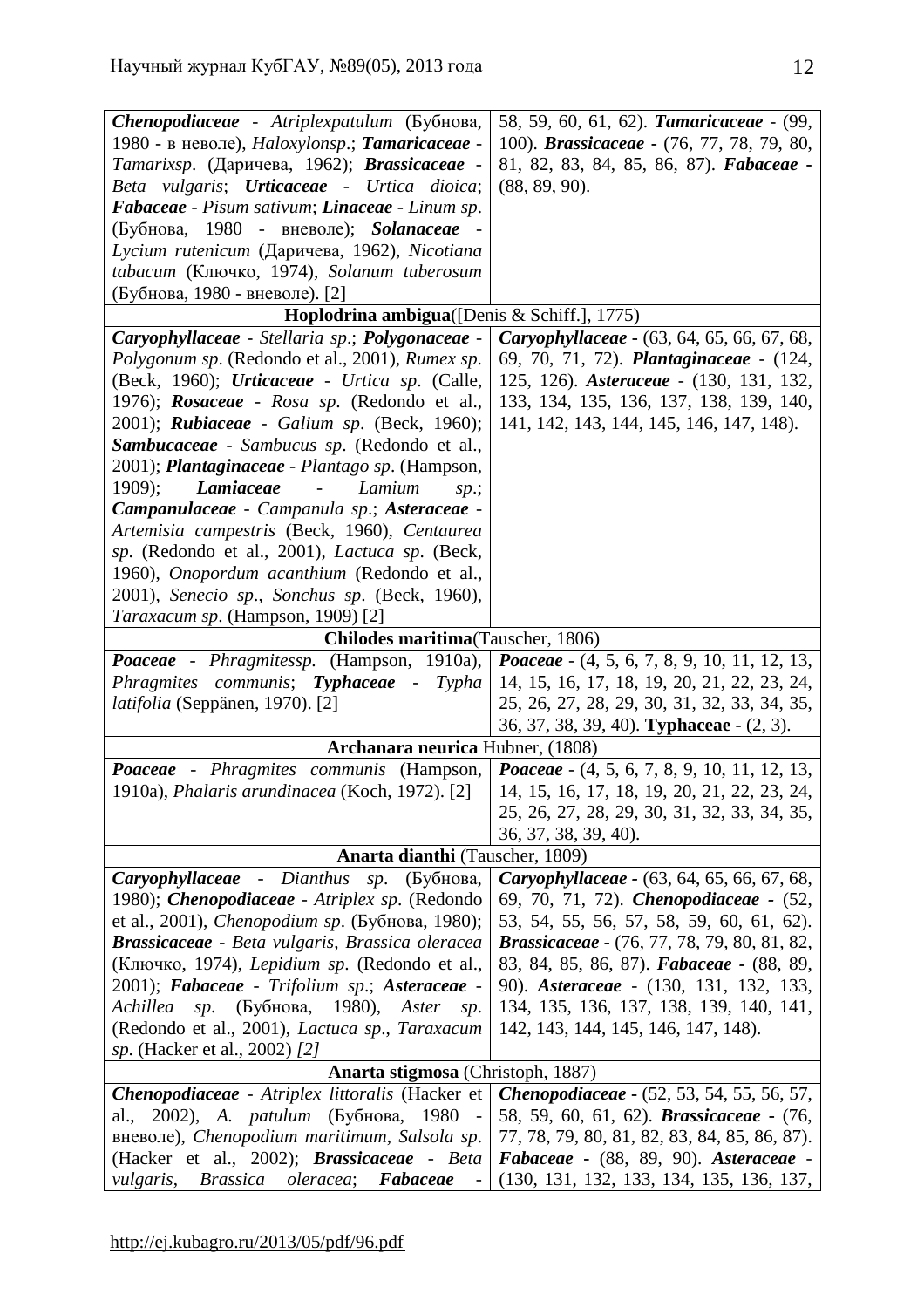| Onobrychis sp., Pisum sativum; Asteraceae -   138, 139, 140, 141, 142, 143, 144, 145,     |                                                    |
|-------------------------------------------------------------------------------------------|----------------------------------------------------|
| Artemisia sp., Sonchus sp. (Бубнова, 1980 -                                               | 146, 147, 148).                                    |
| вневоле) [2]                                                                              |                                                    |
| Anarta trifolii (Hufnagel, 1766)                                                          |                                                    |
| Caryophyllaceae - Saponaria sp., Silene inflata                                           | <b>Caryophyllaceae -</b> (63, 64, 65, 66, 67, 68,  |
| Spergula<br>(Beck,<br>1960),<br><i>arvensis</i> ;                                         | 69, 70, 71, 72). <i>Chenopodiaceae</i> - (52,      |
| Amaranthus<br>blitum<br>Amaranthaceae<br>$\sim$                                           | 53, 54, 55, 56, 57, 58, 59, 60, 61, 62).           |
| 1931);<br><i>Chenopodiaceae</i><br>(Пузырный,                                             | $-$ (49,<br>Polygonaceae<br>50,<br>51).            |
| (Beck, 1960), A. <i>patulum</i><br><i>Atriplexnitens</i>                                  | <b>Brassicaceae</b> - (76, 77, 78, 79, 80, 81, 82, |
| (Пузырный, 1931), Chenopodium sp. (Beck,                                                  | 83, 84, 85, 86, 87). <i>Euphorbiaceae</i> - (96,   |
| 1960), Chenopodium album (Seppänen, 1970);                                                | 97). Fabaceae - (88, 89, 90). Apiaceae -           |
| <b>Polygonaceae</b> - Polygonum aviculare (Beck,                                          | 104,<br>105,<br>106,<br>(103,<br>$107)$ .          |
| 1960), Rheum undulatum; <b>Brassicaceae</b> - Beta                                        | Scrophulariceae - (121). Asteraceae -              |
| vulgaris, Brassica oleracea, B. napus, Spinacia                                           | (130, 131, 132, 133, 134, 135, 136, 137,           |
| sp.; <b>Malvaceae</b> - Gossypium sp., Hibiscus                                           | 138, 139, 140, 141, 142, 143, 144, 145,            |
| cannabinus; Cannabaceae - Cannabis sativa                                                 | 146, 147, 148).                                    |
| (Пузырный, 1931); <i>Ulmaceae</i> - <i>Ulmus sp.</i>                                      |                                                    |
| (Gómez Bustillo et al., 1979); <i>Euphorbiaceae</i> -                                     |                                                    |
| Ricinus communis (Пузырный, 1931); Rosaceae                                               |                                                    |
| - Malus sp. (Gómez Bustillo et al., 1979);                                                |                                                    |
| <b>Fabaceae</b> - Arachis hypogaea, Glycine max,                                          |                                                    |
| Medicago sativa (Пузырный, 1931), Melilotus<br>officinalis (Хотько, 1968), Pisum sativum, |                                                    |
| Trifolium pratense (Пузырный, 1931), Vicia                                                |                                                    |
| cracca (Хотько, 1968), Vigna sinensis; Linaceae                                           |                                                    |
| - Linum sp.; Apiaceae - Apium graveolens,                                                 |                                                    |
| Petroselium crispum; Solanaceae - Lycopersicon                                            |                                                    |
| <i>esculentum</i> (Пузырный, 1931); <i>Scrophulariceae</i>                                |                                                    |
| - Linaria sp. (Хотько, 1968); <b>Lamiaceae</b> - Salvia                                   |                                                    |
| sp. (Пузырный, 1931); Asteraceae - Artemisia                                              |                                                    |
| vulgaris (Beck, 1960), Aster sp. (Пузырный,                                               |                                                    |
| 1931), Calendula sp. (Хотько, 1968), Lactuca                                              |                                                    |
| sativa (Пузырный, 1931), Sarothamnus sp.                                                  |                                                    |
| (Beck, 1960), Sonchus oleraceus (Пузырный,                                                |                                                    |
| Alliaceae - Allium cepa (Seppänen,<br>$1931$ :                                            |                                                    |
| 1970);<br>Asparagaceae<br>Asparagus<br>$\sim$<br>sp.                                      |                                                    |
| (Пузырный, 1931) [2]                                                                      |                                                    |
| Cardepia irrisoria (Erscheff, 1874)                                                       |                                                    |
| Прямых трофических связей не отслежено.                                                   |                                                    |
| Lacanobia oleracea (Linnaeus, 1758), Lacanobia praedita (Hubner, 1813)                    |                                                    |
| Aspidiaceae - Athyrium filix-femina (Seppänen,                                            | Ranunculaceae<br>(73,<br>74).                      |
| 1970); <b>Ranunculaceae</b> - Delphinium<br>sp.;                                          | Caryophyllaceae - (63, 64, 65, 66, 67, 68,         |
| Papaveraceae<br>Papaver<br>somniferum;<br>$\qquad \qquad -$                               | 69, 70, 71, 72). <i>Chenopodiaceae</i> - (52,      |
| Caryophyllaceae - Dianthus sp. (Ключко, 1974),                                            | 53, 54, 55, 56, 57, 58, 59, 60, 61, 62).           |
| Silene cucubalus, S. maritima (Seppänen, 1970);                                           | $Polygonaceae$ $(49, 50,$<br>51).                  |
| Chenopodiaceae - Atriplex sp. (Beck, 1960),                                               | Brassicaceae - (76, 77, 78, 79, 80, 81, 82,        |
| Atriplex<br>litoralis<br>(Seppänen,<br>1970),                                             | 83, 84, 85, 86, 87). Fabaceae - (88, 89,           |
| Chenopodium sp. (Beck, 1960), Chenopodium                                                 | 90). Geraniaceae - (91, 92, 93, 94).               |
| album (Seppänen, 1970); Polygonaceae                                                      | <i>Apiaceae</i> - (103, 104, 105, 106, 107).       |
| Polygonum<br>sp.<br>(Beck,<br>1960,<br>Polygonum                                          | <b>Plantaginaceae</b> - (124,<br>125,<br>126).     |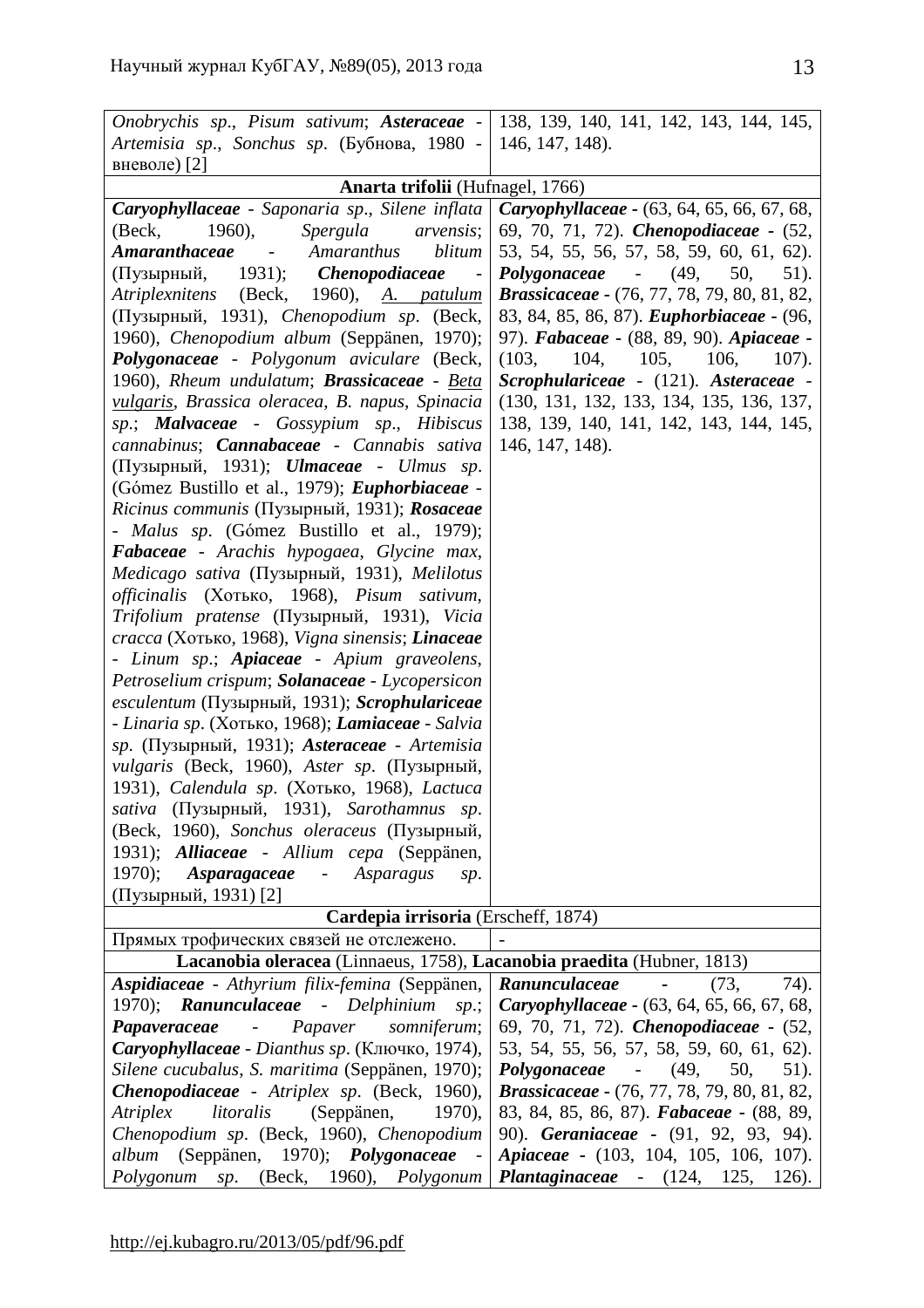| lapathifolium, P. viviparum (Seppänen, 1970),                                                       | Asteraceae - (130, 131, 132, 133, 134,                 |
|-----------------------------------------------------------------------------------------------------|--------------------------------------------------------|
| Rheum sp. (Ключко, 1974), Rumex sp. (Beck,                                                          | 135, 136, 137, 138, 139, 140, 141, 142,                |
| 1960); Primulaceae - Cyclamen sp. (Ключко,                                                          | 143, 144, 145, 146, 147, 148). Liliaceae -             |
| 1974), Lysimachia vulgaris (Seppänen, 1970);                                                        | $(48)$ . <i>Poaceae</i> - $(4, 5, 6, 7, 8, 9, 10, 11,$ |
| Salicaceae - Salix viminalis (Beck, 1960);                                                          | 12, 13, 14, 15, 16, 17, 18, 19, 20, 21, 22,            |
| Cucurbitaceae - Bryonia alba; Begoniaceae -                                                         | 23, 24, 25, 26, 27, 28, 29, 30, 31, 32, 33,            |
| Begonia sp.; <b>Brassicaceae</b> - Armoracia rusticana                                              | 34, 35, 36, 37, 38, 39, 40). Papaveraceae              |
| (Seppänen, 1970), Brassica sp. (Beck, 1960),                                                        | $- (75)$ .                                             |
| Brassica campestris (Seppänen, 1970), B. napus,                                                     |                                                        |
| В. oleracea, В. rapa (Ключко, 1974), Raphanus                                                       |                                                        |
| sativus (Ключко, 1974); <b>Cannabaceae</b>                                                          |                                                        |
| Humulus sp. (Beck, 1960); Urticaceae - Urtica                                                       |                                                        |
| sp.; <b>Ulmaceae</b> - Ulmus sp. (Hampson, 1905);                                                   |                                                        |
| <b>Crassulaceae</b> - Sedum acre, S. telephium                                                      |                                                        |
| (Seppänen, 1970); Rosaceae - Rubus idaeus                                                           |                                                        |
| (Мержеевская, 1967); Lythraceae - Lythrum                                                           |                                                        |
| <b>Fabaceae</b> - Lotus<br>salicaria;<br>corniculatus                                               |                                                        |
| (Seppänen, 1970), <i>Pisum sp.</i> (Beck, 1960),                                                    |                                                        |
| Pisum sativum (Seppänen, 1970); Linaceae -                                                          |                                                        |
| Linum sp. (Мержеевская, 1967); Geraniaceae -                                                        |                                                        |
| Pelargonium sp.; Balsaminaceae - Impatiens                                                          |                                                        |
| (Seppänen, 1970 - вневоле);<br>balsamina                                                            |                                                        |
| Tropaeolaceae - Tropaeolum majus (Seppänen,                                                         |                                                        |
| 1970); Apiaceae - Daucus carota (Ключко,                                                            |                                                        |
| 1974); Solanaceae - Lycopersicon esculentum                                                         |                                                        |
| (Beck, 1960; Матов, 1999), Nicotiana sp.                                                            |                                                        |
| (Мержеевская, 1967), Solanum tuberosum;                                                             |                                                        |
| Convolvulaceae<br>$\mathcal{L}^{\mathcal{L}}(\mathcal{L}^{\mathcal{L}})$ .<br>Calystegia<br>sepium; |                                                        |
| Plantaginaceae - Plantago major (Seppänen,                                                          |                                                        |
| 1970); Asteraceae - Arctium sp. (Хотько, 1968),                                                     |                                                        |
| Artemisia absinthium (Seppänen, 1970), Aster                                                        |                                                        |
| sp. (Anikin et al., 2000), Calendula officinalis                                                    |                                                        |
| (Seppänen, 1970), Chrysanthemum<br>sp.                                                              |                                                        |
| (Seppänen, 1970 - вневоле), Cirsium arvense,                                                        |                                                        |
| Dahlia sp. (Seppänen, 1970), Helianthus annuus                                                      |                                                        |
| (Ключко, 1974), Lactuca sativa (Seppänen,                                                           |                                                        |
| 1970), Senecio sp. (Beck, 1960), Solidago                                                           |                                                        |
| virgaurea, Sonchus arvensis (Seppänen, 1970),                                                       |                                                        |
| Zinnia elegans (Tallós, 1961); <b>Iridaceae</b> - Iris sp.                                          |                                                        |
| (Кононенко, 2003); Liliaceae - Lilium candidum                                                      |                                                        |
| (Tallós, 1961); Asparagaceae - Asparagus sp.                                                        |                                                        |
| (Beck, 1960); Poaceae - Alopecurus pratensis                                                        |                                                        |
| (Seppänen, 1970), Arundo sp., Glyceria sp.                                                          |                                                        |
| (Кононенко, 2003), Zea mays (Ключко, 1974).                                                         |                                                        |
| [2]                                                                                                 |                                                        |
| Hadena irregularis (Hufnagel, 1766)                                                                 |                                                        |
| Ranunculaceae - Delphinium consolida (Koch,                                                         | Ranunculaceae<br>(73,<br>74).                          |
| 1972); Caryophyllaceae - Gypsophila altissima                                                       | Caryophyllaceae - (63, 64, 65, 66, 67, 68,             |
| (Кумаков, Коршунов, 1979), G. fastigiata, G.                                                        | 69, 70, 71, 72).                                       |
| paniculata (Koch, 1972), Silene latifolia, S.                                                       |                                                        |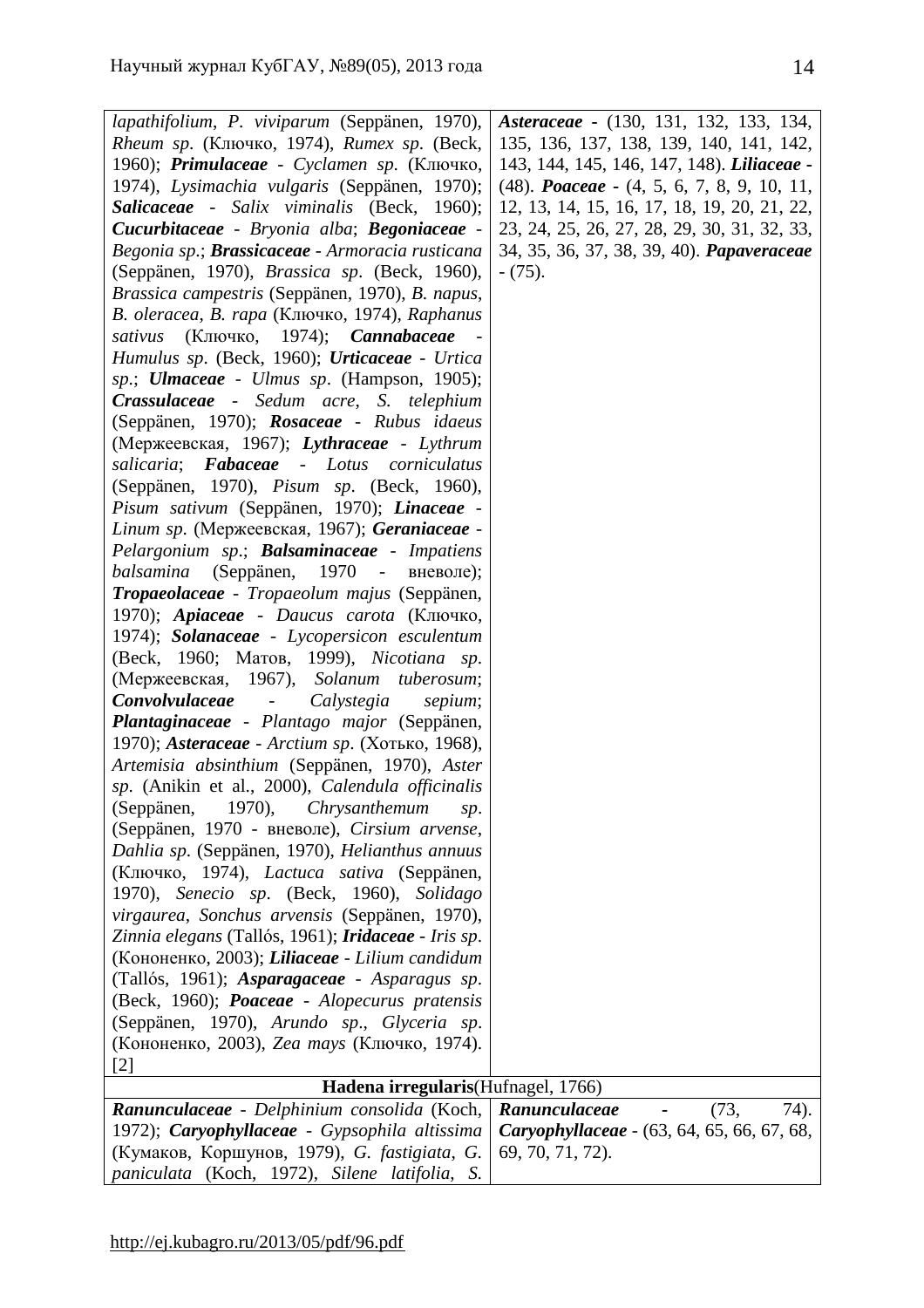| nutans (Золотаренко, Бубнова, 1980), S. otites                                     |                                                          |
|------------------------------------------------------------------------------------|----------------------------------------------------------|
| (Koch, 1972), S. repens (Золотаренко, Бубнова,                                     |                                                          |
| 1980); <i>Caprifoliaceae - Lonicera sp.</i> (Кумаков,                              |                                                          |
| Коршунов, 1979) [2]                                                                |                                                          |
| Mythimna albipuncta ([Den. & Schiff.], 1775)                                       |                                                          |
| Caryophyllaceae - Stellaria media (Beck, 1960);                                    | Caryophyllaceae - (63, 64, 65, 66, 67, 68,               |
| Valerianaceae - Valeriana sp. (Hacker et al.,                                      | 69, 70, 71, 72). Valerianaceae - (128,                   |
| 2002); Rubiaceae - Galium sp. (Beck, 1960);                                        | 129). Plantaginaceae - (124, 125, 126).                  |
| Plantaginaceae - Plantago sp. (Ключко, 1974);                                      | Asteraceae - (130, 131, 132, 133, 134,                   |
| Lamiaceae - Origanum sp. (Hacker et al., 2002);                                    | 135, 136, 137, 138, 139, 140, 141, 142,                  |
| Asteraceae - Taraxacum sp. (Beck, 1960);                                           | 143, 144, 145, 146, 147, 148). Poaceae -                 |
| Cyperaceae - Scirpus sp.; Poaceae - Dactylis sp.                                   | $(4, 5, 6, 7, 8, 9, 10, 11, 12, 13, 14, 15, 16,$         |
| (Hacker et al., 2002), Poa annua (Beck, 1960),                                     | 17, 18, 19, 20, 21, 22, 23, 24, 25, 26, 27,              |
| Zea mays (Ключко, 1974). [2]                                                       | 28, 29, 30, 31, 32, 33, 34, 35, 36, 37, 38,              |
|                                                                                    | 39, 40). Rubiaceae - (127). Cyperaceae -                 |
|                                                                                    | $(41, 42, 43, 44)$ .                                     |
| Mythimna pallens (Linnaeus, 1758)                                                  |                                                          |
| Ranunculaceae - Delphinium sp. (Ключко,                                            | (73,<br>74).<br>Ranunculaceae                            |
| 1974); Caryophyllaceae - Stellaria sp. (Beck,                                      | Caryophyllaceae - (63, 64, 65, 66, 67, 68,               |
| 1960), Stellaria media (Anikin et al., 2000);                                      | 69, 70, 71, 72). <i>Polygonaceae</i> - (49, 50,          |
| Polygonum<br>aviculare<br>Polygonaceae -                                           | 51). <i>Brassicaceae</i> - (76, 77, 78, 79, 80,          |
| (Золотаренко, Бубнова, 1980), Rheum sp.                                            | 81, 82, 83, 84, 85, 86, 87). Fabaceae -                  |
| (Ключко, 1974), Rumex sp. (Beck, 1960);                                            | (88, 89, 90). Asteraceae - (130, 131, 132,               |
| Brassicaceae - Beta vulgaris (Бубнова, 1980);                                      | 133, 134, 135, 136, 137, 138, 139, 140,                  |
| Rosaceae - Rosa sp. (Хотько, 1968); Fabaceae -                                     | 141, 142, 143, 144, 145, 146, 147, 148).                 |
| Trifolium sp. (Золотаренко, Бубнова, 1980);                                        | <i>Poaceae</i> $-$ (4, 5, 6, 7, 8, 9, 10, 11, 12, 13,    |
| Lamiaceae<br>Lamium<br><i>sp.</i> (Золотаренко,<br>$\sim$                          | 14, 15, 16, 17, 18, 19, 20, 21, 22, 23, 24,              |
| Бубнова, 1980); Asteraceae - Taraxacum sp.<br>(Beck, 1960);                        | 25, 26, 27, 28, 29, 30, 31, 32, 33, 34, 35,              |
| Poaceae -<br>Agropyrum<br>sp.<br>1980),                                            | 36, 37, 38, 39, 40).                                     |
| Бубнова,<br>(Золотаренко,<br>Dactylis<br>(Beck, 1960),<br>glomerata<br>Deschampsia |                                                          |
| caespitosa (Золотаренко, Бубнова, 1980), D.                                        |                                                          |
| flexuosa,<br>Elymus<br>arenarius,<br>Festuca                                       |                                                          |
| sp.<br>(Seppänen, 1970), Hordeum vulgare (Ключко,                                  |                                                          |
| 1974), Lolium perenne (Beck, 1960), Phalaris                                       |                                                          |
| sp. (Seppänen, 1970), Phragmites sp., Poa annua                                    |                                                          |
| (Beck, 1960), Secale cereale (Ключко, 1974),                                       |                                                          |
| repens (Beck, 1960), Zea<br>Triticum<br>mays                                       |                                                          |
| (Бубнова, 1980). [2]                                                               |                                                          |
| Mythimna straminea(Treitschke, 1825), Mythimna vitellina (Hübner, [1808])          |                                                          |
| Polygonaceae - Rumexsp. (Gómez de Aizpúrua,                                        | 50,<br>$51$ ).<br>Polygonaceae<br>(49,<br>$\blacksquare$ |
| 1992); <b>Brassicaceae</b> - Beta vulgaris, Brassica                               | <b>Brassicaceae</b> - (76, 77, 78, 79, 80, 81, 82,       |
| <b>Solanaceae</b> - Nicotiana<br>tabacum<br>oleracea;                              | 83, 84, 85, 86, 87). <i>Poaceae</i> - (4, 5, 6, 7,       |
| (Ключко, 1974); <b>Роасеае</b> - Brachypodium sp.,                                 | 8, 9, 10, 11, 12, 13, 14, 15, 16, 17, 18, 19,            |
| Dactylis sp., Lolium sp., Poa sp. (Hacker et al.,                                  | 20, 21, 22, 23, 24, 25, 26, 27, 28, 29, 30,              |
| 2002), Zea mays (Ключко, 1974). [2]                                                | 31, 32, 33, 34, 35, 36, 37, 38, 39, 40).                 |
| Leucania obsoleta (Hubner, 1803), Leucania zeae (Duponchel, 1827)                  |                                                          |
| Calamagrostis arundinacea,<br>Poaceae<br>$C_{\cdot}$<br>$\overline{\phantom{0}}$   | <i>Poaceae</i> $-$ (4, 5, 6, 7, 8, 9, 10, 11, 12, 13,    |
| <i>epigeios</i> (Бубнова, 1982), <i>Phragmites communis</i>                        | 14, 15, 16, 17, 18, 19, 20, 21, 22, 23, 24,              |
| (Beck, 1960), <i>Poa altaica</i> (Бубнова, 1982), <i>P.</i>                        | 25, 26, 27, 28, 29, 30, 31, 32, 33, 34, 35,              |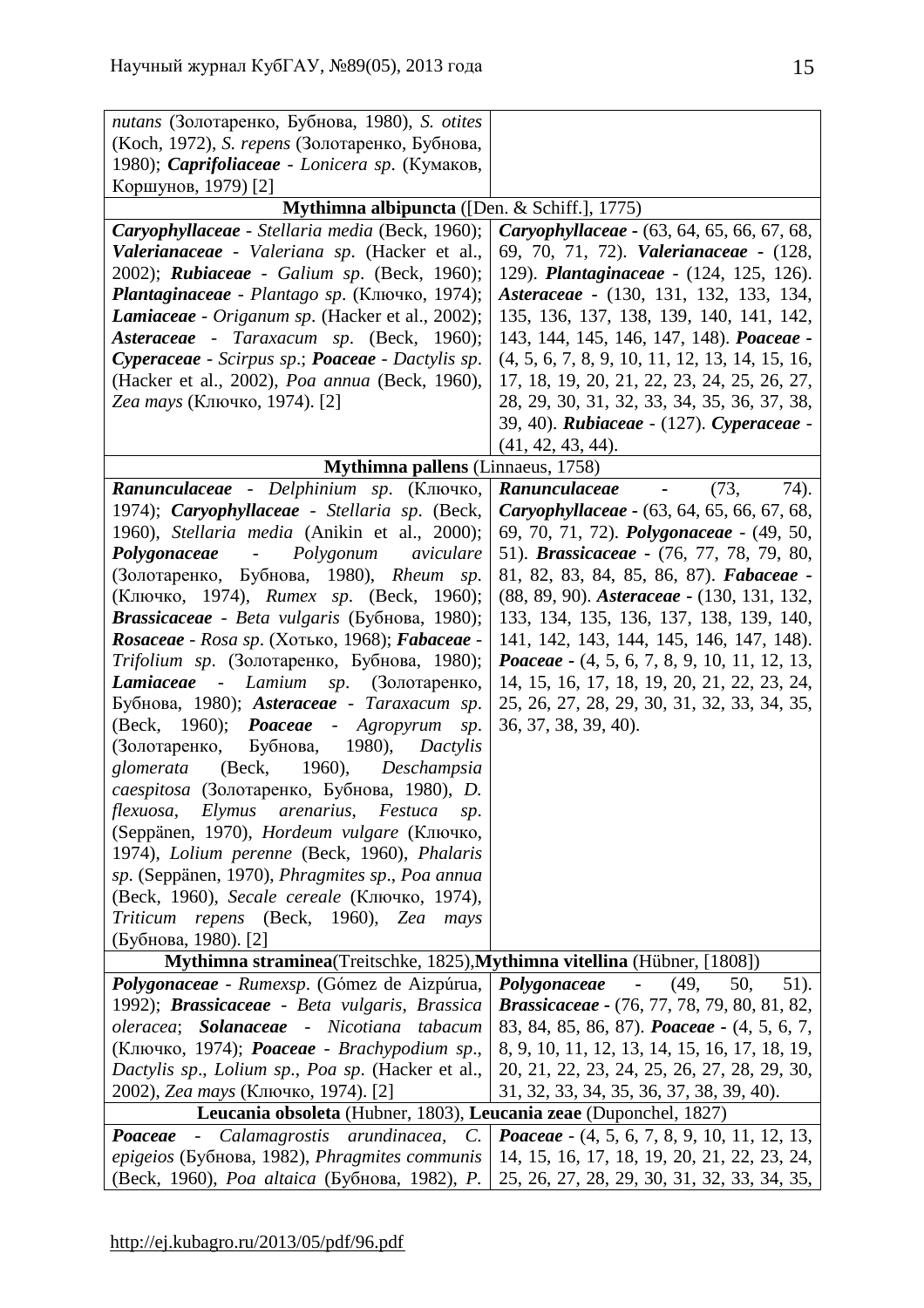| <i>pratensis</i> (Seppänen, 1970). [2]                                         | 36, 37, 38, 39, 40).                                           |
|--------------------------------------------------------------------------------|----------------------------------------------------------------|
| Parexarnis fugax(Treitschke, 1825)                                             |                                                                |
| Euphorbiaceae - Euphorbiasp. (Spuler, 1908);                                   | <b>Euphorbiaceae</b> - $(96, 97)$ . <b>Poaceae</b> - $(4, 97)$ |
| Роасеае (Кожанчиков, 1937). [2]                                                | 5, 6, 7, 8, 9, 10, 11, 12, 13, 14, 15, 16, 17,                 |
|                                                                                | 18, 19, 20, 21, 22, 23, 24, 25, 26, 27, 28,                    |
|                                                                                | 29, 30, 31, 32, 33, 34, 35, 36, 37, 38, 39,                    |
|                                                                                | 40).                                                           |
| Dichagyris flammatra ([Den. & Schiff.], 1775)                                  |                                                                |
| Apiaceae - Peucedanum paniculatum (Spuler,                                     | <i>Apiaceae</i> - (103, 104, 105, 106, 107).                   |
| 1908); Asteraceae - Artemisia sp. (Золотаренко,                                | <b>Brassicaceae</b> - (76, 77, 78, 79, 80, 81, 82,             |
| 1970,<br>mollis<br>(Spuler, 1908).<br>Jurinea                                  | 83, 84, 85, 86, 87). <i>Poaceae</i> - (4, 5, 6, 7,             |
| Brassicaceae - Brassica oleracea (Ключко,                                      | 8, 9, 10, 11, 12, 13, 14, 15, 16, 17, 18, 19,                  |
| 1974); Plantaginaceae - Plantago sp.; Poaceae                                  | 20, 21, 22, 23, 24, 25, 26, 27, 28, 29, 30,                    |
| (Vorbrodt, 1928); Asphodelaceae - Anthericum                                   | 31, 32, 33, 34, 35, 36, 37, 38, 39, 40).                       |
| sp. (Vorbrodt, 1928); Polygonaceae - Rumex                                     | Asteraceae - (130, 131, 132, 133, 134,                         |
| sp.; Chenopodiaceae - Atriplex sp.; Rubiaceae                                  | 135, 136, 137, 138, 139, 140, 141, 142,                        |
| - Galium sp. ( <i>Koch</i> , 1972) [2]                                         | 144, 145, 146, 147,<br>143.<br>$148$ ).                        |
|                                                                                | Polygonaceae - $(49, 50,$<br>51).                              |
|                                                                                | Chenopodiaceae - (52, 53, 54, 55, 56, 57,                      |
|                                                                                | 58, 59, 60, 61, 62).                                           |
| Euxoa conspicua (Hübner, 1827)                                                 |                                                                |
| Cucurbitaceae - Citrullus lanatus, Cucumis                                     | <b>Brassicaceae</b> - (76, 77, 78, 79, 80, 81, 82,             |
| sativa; <b>Brassicaceae</b> - Beta<br>sativus, Melo                            | 83, 84, 85, 86, 87). Plantaginaceae -                          |
| <i>vulgaris</i> (Золотаренко, 1970),<br>Malcolmia                              | (124, 125, 126). Asteraceae - (130, 131,                       |
| (Щеткин,<br>1965<br>turkestanica<br>- вневоле);                                | 132, 133, 134, 135, 136, 137, 138, 139,                        |
| Malvaceae - Gossypium sp. (Золотаренко,                                        | 140, 141, 142, 143, 144, 145, 146, 147,                        |
| 1970); Vitaceae - Vitis vinifera (Кожанчиков,                                  | 148). <i>Poaceae</i> - (4, 5, 6, 7, 8, 9, 10, 11,              |
| 1937); <b>Convolvulaceae</b> - Convolvulus<br>sp.,                             | 12, 13, 14, 15, 16, 17, 18, 19, 20, 21, 22,                    |
| Ipomoea batatas; Plantaginaceae - Plantago sp.;                                | 23, 24, 25, 26, 27, 28, 29, 30, 31, 32, 33,                    |
| Asteraceae - Taraxacum sp. (Миляновский,                                       | 34, 35, 36, 37, 38, 39, 40).                                   |
| 1964); <i>Роасеае - Triticum sp.</i> (Золотаренко,                             |                                                                |
| 1970) [2]                                                                      |                                                                |
| Agrotis desertorum (Boisduval, 1840), Agrotis segetum ([Den. & Schiff.], 1775) |                                                                |
| <b>Pinaceae</b> - Larix sp., Picea sp., Pinus sp.;                             | <b>Ranunculaceae</b> - (73,<br>74).                            |
| <b>Ranunculaceae</b> - Nigella sp. (Beck, 1960);                               | <b>Chenopodiaceae - (52, 53, 54, 55, 56, 57,</b>               |
| <i>Chenopodiaceae - Atriplex sp.</i> (Кожанчиков,                              | 58, 59, 60, 61, 62). <i>Polygonaceae</i> - (49,                |
| 1940), <i>Chenopodium sp.</i> (Кожанчиков, 1937),                              | 50, 51). <b>Brassicaceae</b> - (76, 77, 78, 79,                |
| Chenopodium album (Кожанчиков,<br>$1940$ ;                                     | 80, 81, 82, 83, 84, 85, 86, 87). Fabaceae                      |
| <b>Polygonaceae</b> - Polygonum aviculare, Rheum                               | - (88, 89, 90). <i>Valerianaceae</i> - (128,                   |
| sp.; Fagaceae - Fagus sp. (Beck, 1960);                                        | 129). Plantaginaceae - (124, 125, 126).                        |
| <b>Theaceae</b> - Thea sinensis (Ключко, 1974);                                | Asteraceae - (130, 131, 132, 133, 134,                         |
| <i>Ericaceae - Calluna vulgaris</i> (Кожанчиков,                               | 135, 136, 137, 138, 139, 140, 141, 142,                        |
| 1940); <b>Brassicaceae</b> - Beta sp. (Beck, 1960),                            | 143, 144, 145, 146, 147, 148). Poaceae -                       |
| Beta vulgaris (Золотаренко, 1970), Brassica sp.                                | $(4, 5, 6, 7, 8, 9, 10, 11, 12, 13, 14, 15, 16,$               |
| (Beck, 1960), Brassica oleracea (Золотаренко,                                  | 17, 18, 19, 20, 21, 22, 23, 24, 25, 26, 27,                    |
| 1970); Salicaceae - Salix sp.; Malvaceae -                                     | 28, 29, 30, 31, 32, 33, 34, 35, 36, 37, 38,                    |
| Althaea sp. (Beck, 1960), Gossypium sp.                                        | $39, 40$ ).                                                    |
| (Кожанчиков, 1937), Malva sp. (Gómez Bustillo                                  |                                                                |
| et al., 1979); Cannabaceae - Cannabis sativa                                   |                                                                |
| (Ключко, 1974); <b>Rosaceae</b> -<br>Malus<br>sp.                              |                                                                |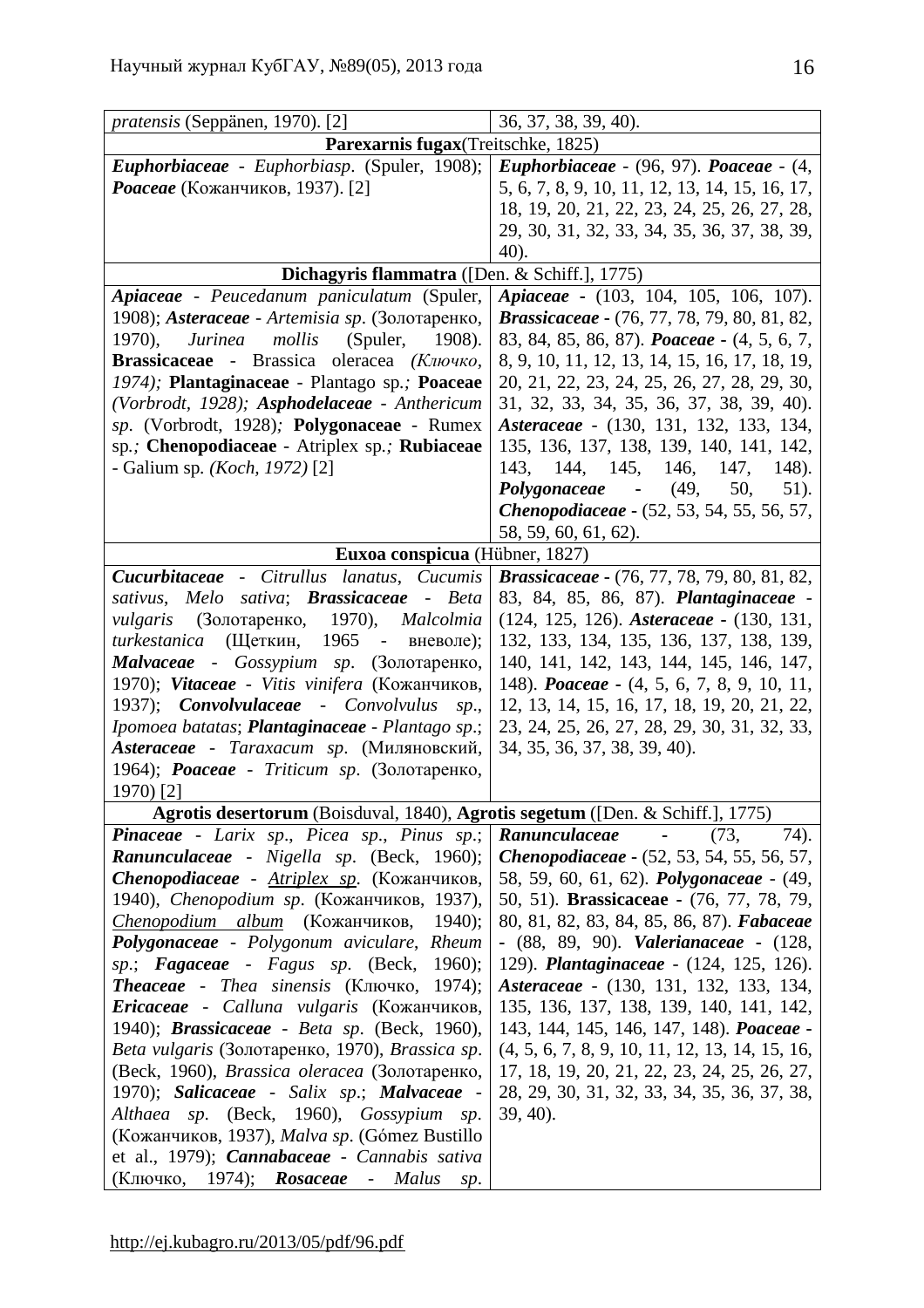| 1940,<br>(Кожанчиков,<br><b>Malus</b><br>hissarica          |                                                    |
|-------------------------------------------------------------|----------------------------------------------------|
| (Дегтярева, 1973), <i>M. sieversii</i> (Дегтярева,          |                                                    |
| 1981), Prunus divaricata (Дегтярева, 1973), P.              |                                                    |
| sogdiana (Дегтярева, 1981), Rubus caesius                   |                                                    |
| (Дегтярева, 1973); Fabaceae - Lupinus sp.,                  |                                                    |
| Medicago sativa, Ornithopus sativus, Trifolium              |                                                    |
| sp.; Vitaceae - Vitis vinifera (Beck, 1960);                |                                                    |
| Apiaceae - Aegopodium sp. (Кожанчиков,                      |                                                    |
| 1937), Carum sp., Daucus sp., Foeniculum sp.                |                                                    |
| (Beck, 1960); Valerianaceae - Valeriana                     |                                                    |
| officinalis<br>(Кумаков,<br>Коршунов,<br>$1979$ ;           |                                                    |
| Lycopersicon<br><i>Solanaceae</i><br>esculentum<br>$\sim$   |                                                    |
| (Золотаренко, 1970), Nicotiana sp. (Beck,                   |                                                    |
| 1960), Solanum sp. (Эпова, 1987), Solanum                   |                                                    |
| (Кожанчиков,<br>tuberosum<br>$1940$ ;                       |                                                    |
| Convolvulaceae<br>Convolvulus                               |                                                    |
| sp.<br>(Кожанчиков, 1937); Pedaliaceae - Sesamum            |                                                    |
| <i>sp.</i> (Ключко, 1974); <b>Plantaginaceae</b> - Plantago |                                                    |
| sp.; Asteraceae - Artemisia sp. (Gómez Bustillo             |                                                    |
| et al., 1979), Centaurea aspera (Redondo et al.,            |                                                    |
| 2001), Chrysanthemum sp. (Hampson, 1903),                   |                                                    |
| Cichorium sp.<br>(Beck, 1960), <i>Cirsium sp.</i>           |                                                    |
| 1937),<br>Cirsium<br>(Кожанчиков,<br>arvense                |                                                    |
| 1940),<br>(Кожанчиков,<br>Helianthus<br>annuus              |                                                    |
| (Ключко, 1974), <i>Lactuca sp.</i> (Beck, 1960),            |                                                    |
| Sonchus sp. (Кожанчиков, 1940), Taraxacum                   |                                                    |
| sp. (Seppänen, 1970); Alliaceae - Allium sp.                |                                                    |
| (Золотаренко, 1970); <i>Poaceae - Elytrigia sp.</i>         |                                                    |
| (Кожанчиков, 1940), Panicum miliaceum                       |                                                    |
| (Ключко, 1974), <i>Роа sp.</i> (Эпова, 1987), <i>Secale</i> |                                                    |
| cereale (Дьяконов, 1968), Triticum sp., Zea                 |                                                    |
| mays (Золотаренко, 1970). [2]                               |                                                    |
| Agrotis ipsilon (Hufnagel, 1766)                            |                                                    |
| Pinaceae - Pinus koraiensis (Кожанчиков,                    | <b>Brassicaceae</b> - (76, 77, 78, 79, 80, 81, 82, |
| 1955); Papaveraceae - Papaver sp. (Beck,                    | 83, 84, 85, 86, 87). <i>Papaveraceae</i> - (75).   |
| <b>Juglanaceae</b> - Juglans manshurica<br>1960);           | Fabaceae - (88, 89, 90). Apiaceae - (103,          |
| (Кожанчиков, 1955); <b>Brassicaceae</b> - Beta sp.          | 104, 105, 106, 107). Plantaginaceae -              |
| (Beck, 1960), Beta vulgaris (Золотаренко,                   | $(124, 125, 126)$ . Asteraceae - $(130, 131,$      |
| 1970), Brassica sp. (Beck, 1960), Brassica                  | 132, 133, 134, 135, 136, 137, 138, 139,            |
| oleracea (Золотаренко, 1970); Malvaceae -                   | 140, 141, 142, 143, 144, 145, 146, 147,            |
| (Кожанчиков,<br>1937);<br>Gossypium<br>sp.                  | 148). <i>Poaceae</i> - (4, 5, 6, 7, 8, 9, 10, 11,  |
| <b>Cannabaceae</b> - Cannabis sp. (Beck, 1960);             | 12, 13, 14, 15, 16, 17, 18, 19, 20, 21, 22,        |
| Rosaceae - Crataegus sp. (Seppänen, 1970),                  | 23, 24, 25, 26, 27, 28, 29, 30, 31, 32, 33,        |
| Fragaria sp. (Beck, 1960); Myrtaceae - Psidium              | 34, 35, 36, 37, 38, 39, 40).                       |
| $1977$ ; Fabaceae<br>(Holloway,<br>guajava                  |                                                    |
| Medicago sativa, Pisum sp. (Beck, 1960), Pisum              |                                                    |
| sativum (Золотаренко, 1970), Trifolium sp.;                 |                                                    |
| Linaceae - Linum usitatissimum; Apiaceae -                  |                                                    |
| Daucus sp. (Beck, 1960); Oleaceae - Fraxinus                |                                                    |
| manshurica (Кожанчиков, 1955); Solanaceae -                 |                                                    |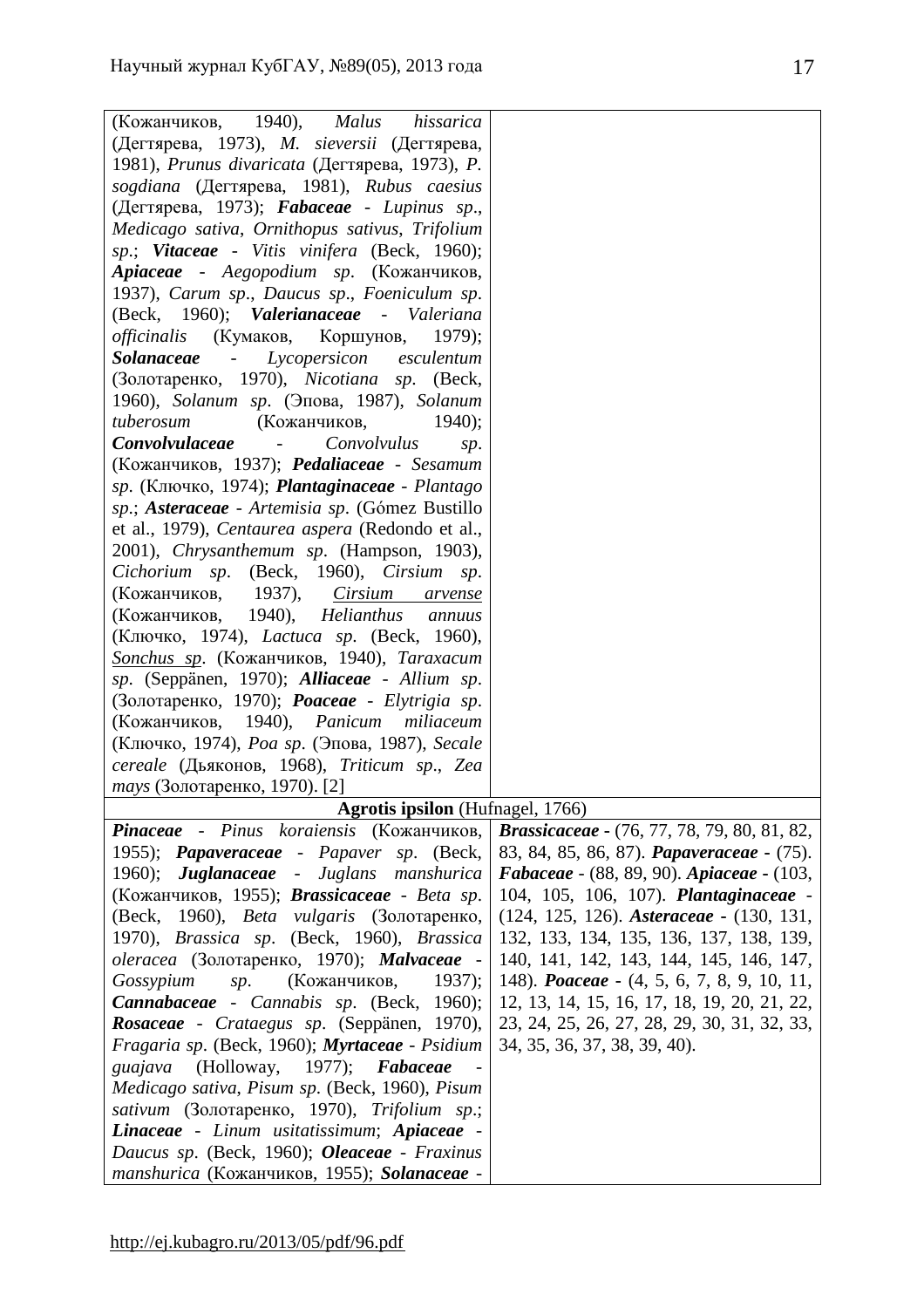| esculentum,<br>Nicotiana<br>Lycopersicon<br>sp.,                                     |                                                                                              |
|--------------------------------------------------------------------------------------|----------------------------------------------------------------------------------------------|
| tuberosum<br>(Beck,<br>1960);<br>Solanum                                             |                                                                                              |
| Plantaginaceae - Plantago sp. (Koch, 1972);                                          |                                                                                              |
| Asteraceae - Crepis sp. (Redondo et al., 2001),                                      |                                                                                              |
| Hieracium pilosa (Anikin et al., 2000), Lactuca                                      |                                                                                              |
| sp. (Beck, 1960), Sonchus sp. (Redondo et al.,                                       |                                                                                              |
| 2001), Taraxacum sp. (Koch, 1972), Taraxacum                                         |                                                                                              |
| <i>officinale</i> (Bretherton et al., 1979); Alliaceae -                             |                                                                                              |
| Allium sp.; Poaceae - Zea sp. (Beck, 1960). [2]                                      |                                                                                              |
| Rhyacia simulans (Hufnagel, 1766)                                                    |                                                                                              |
| Polygonaceae - Rumex sp. (Seppänen, 1970);                                           | 50,<br>$51$ ).<br>(49,<br>Polygonaceae<br>$\sim 100$                                         |
| Brassicaceae - Beta vulgaris; Solanaceae -                                           | <b>Brassicaceae</b> - (76, 77, 78, 79, 80, 81, 82,                                           |
| Nicotiana tabacum (Ключко, 1974); Asteraceae                                         | 83, 84, 85, 86, 87). Asteraceae - (130,                                                      |
| - Taraxacum sp. (Seppänen, 1970); Poaceae -                                          | 131, 132, 133, 134, 135, 136, 137, 138,                                                      |
| Lolium sp., Poa sp. (Кумаков, Коршунов, 1979)                                        | 139, 140, 141, 142, 143, 144, 145, 146,                                                      |
| $[2]$                                                                                | 147, 148). Poaceae - (4, 5, 6, 7, 8, 9, 10,                                                  |
|                                                                                      | 11, 12, 13, 14, 15, 16, 17, 18, 19, 20, 21,                                                  |
|                                                                                      | 22, 23, 24, 25, 26, 27, 28, 29, 30, 31, 32,                                                  |
|                                                                                      | 33, 34, 35, 36, 37, 38, 39, 40).                                                             |
| Chersotis rectangula ([Den. & Schiff.], 1775)                                        |                                                                                              |
| Melilotus<br>Trifolium<br>Fabaceae<br>$\sim$<br>sp.,<br>sp.                          | <b>Fabaceae - (88, 89, 90).</b>                                                              |
| (Золотаренко, 1970) [2]                                                              |                                                                                              |
| Noctua comesHübner, [1813]                                                           |                                                                                              |
| Polygonaceae - Rumex sp.; Betulaceae - Betula                                        | Polygonaceae - (49, 50, 51). Violaceae -                                                     |
| sp.; Ericaceae - Calluna vulgaris (Bretherton et                                     | $(101)$ . <b>Fabaceae -</b> $(88, 89,$<br>90).                                               |
| $1979$ ;<br>Primulaceae<br>- Primula<br>al.,<br>sp.                                  | Scrophulariaceae - (121). Asteraceae -                                                       |
| (Кожанчиков, 1937), Primula<br>vulgaris                                              | (130, 131, 132, 133, 134, 135, 136, 137,                                                     |
| (Bretherton et al., 1979); Violaceae - Viola sp.                                     | 138, 139, 140, 141, 142, 143, 144, 145,                                                      |
| (Кожанчиков, 1937); Salicaceae - Salix sp.;                                          | 146, 147, 148).                                                                              |
| Rosaceae - Crataegus sp. (Bretherton et al.,                                         |                                                                                              |
| 1979), Prunus spinosa (Freytag,<br>1997                                              |                                                                                              |
| вневоле), Rubus sp. (Redondo et al., 2001);                                          |                                                                                              |
| <b>Fabaceae</b> - Trifolium sp. (Кумаков, Коршунов,                                  |                                                                                              |
| 1979); Caprifoliaceae - Lonicera sp. (Redondo                                        |                                                                                              |
| et al., 2001); Apocynaceae - Vinca sp.;                                              |                                                                                              |
| <i><b>Scrophulariaceae</b></i><br>Digitalis<br>purpurea<br>$\sim$                    |                                                                                              |
| (Bretherton et al., 1979), Verbascum sinuatum                                        |                                                                                              |
| 2001); Asteraceae<br>(Redondo<br>et<br>al.,                                          |                                                                                              |
| Helianthemum sp. (Bretherton et al., 1979),                                          |                                                                                              |
| Sonchus sp. (Redondo et al., 2001), Taraxacum                                        |                                                                                              |
| sp. (Freytag, 1997 - вневоле). [2]                                                   |                                                                                              |
| Noctua orbona(Hufnagel, 1766)                                                        |                                                                                              |
| Ranunculaceae - Ranunculus sp. (Bretherton et                                        | (73,<br>74).<br>Ranunculaceae                                                                |
| al., 1979); <i>Caryophyllaceae</i> - Stellaria sp.;                                  | Caryophyllaceae - (63, 64, 65, 66, 67, 68,                                                   |
| <b>Polygonaceae</b> - Rumex sp. (Beck, 1960);                                        |                                                                                              |
|                                                                                      | 69, 70, 71, 72). <i>Polygonaceae</i> - (49, 50,                                              |
| Primulaceae - Primula sp. (Кожанчиков, 1937),                                        | 51). Fabaceae - (88, 89, 90). Rubiaceae -                                                    |
| <i>veris</i> (Bretherton et al., 1979);<br>Primula                                   | (127). Asteraceae - (130, 131, 132, 133,                                                     |
| <b>Urticaceae</b> - Urtica sp.; <b>Lamiaceae</b> - Lamium sp.                        | 134, 135, 136, 137, 138, 139, 140, 141,                                                      |
| (Beck, 1960); Rosaceae - Potentilla reptans<br>(Bretherton et al., 1979); Onagraceae | 142, 143, 144, 145, 146, 147, 148).<br><i>Poaceae</i> $-$ (4, 5, 6, 7, 8, 9, 10, 11, 12, 13, |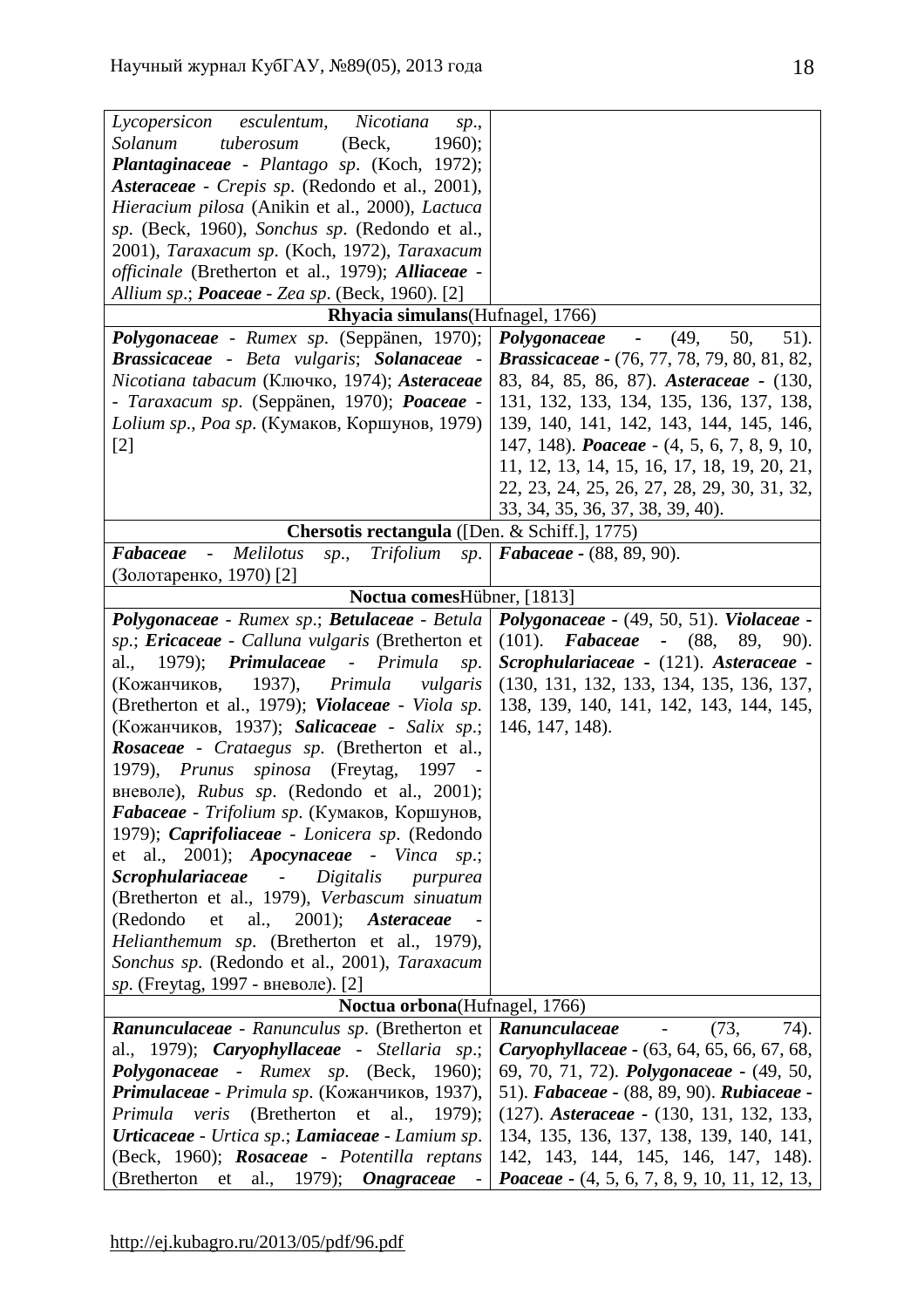| (Beck, 1960); Fabaceae -<br>Epilobium<br>sp.                                                                                                                                                                                                                                                                                                                                                                                                                                                           | 14, 15, 16, 17, 18, 19, 20, 21, 22, 23, 24,        |
|--------------------------------------------------------------------------------------------------------------------------------------------------------------------------------------------------------------------------------------------------------------------------------------------------------------------------------------------------------------------------------------------------------------------------------------------------------------------------------------------------------|----------------------------------------------------|
| sp.; Vitaceae - Vitis vinifera<br><i>Trifolium</i>                                                                                                                                                                                                                                                                                                                                                                                                                                                     | 25, 26, 27, 28, 29, 30, 31, 32, 33, 34, 35,        |
| (Кожанчиков, 1937); <b>Rubiaceae</b> - Galium sp.                                                                                                                                                                                                                                                                                                                                                                                                                                                      | 36, 37, 38, 39, 40).                               |
| (Beck, 1960); Asteraceae - Lactuca sativa                                                                                                                                                                                                                                                                                                                                                                                                                                                              |                                                    |
| (Кожанчиков, 1937); <b><i>Poaceae</i></b> - Agropyron                                                                                                                                                                                                                                                                                                                                                                                                                                                  |                                                    |
| Dactylis<br>glomerata, Phalaris<br>repens,                                                                                                                                                                                                                                                                                                                                                                                                                                                             |                                                    |
| <i>arundinacea</i> (Bretherton et al., 1979). [2]                                                                                                                                                                                                                                                                                                                                                                                                                                                      |                                                    |
| Noctua pronuba (Linnaeus, 1758)                                                                                                                                                                                                                                                                                                                                                                                                                                                                        |                                                    |
| Fumariaceae - Fumaria sp. (Redondo et al.,                                                                                                                                                                                                                                                                                                                                                                                                                                                             | <b>Caryophyllaceae</b> - (63, 64, 65, 66, 67, 68,  |
| 2001); Caryophyllaceae - Dianthus barbatus                                                                                                                                                                                                                                                                                                                                                                                                                                                             | 69, 70, 71, 72). <i>Chenopodiaceae</i> - (52,      |
| (Матов, неопубл. данные); <i>Chenopodiaceae</i> -                                                                                                                                                                                                                                                                                                                                                                                                                                                      | 53, 54, 55, 56, 57, 58, 59, 60, 61, 62).           |
| Atriplex sp.; <b>Polygonaceae</b> - Polygonum sp.                                                                                                                                                                                                                                                                                                                                                                                                                                                      | Polygonaceae - (49, 50, 51). Violaceae -           |
| (Beck, 1960), Rheum rhaponticum (Seppänen,                                                                                                                                                                                                                                                                                                                                                                                                                                                             | (101). <i>Brassicaceae</i> - (76, 77, 78, 79, 80,  |
| 1970), Rumex sp. (Beck, 1960); Primulaceae -                                                                                                                                                                                                                                                                                                                                                                                                                                                           | 81, 82, 83, 84, 85, 86, 87). Boraginaceae          |
| Primula sp. (Кожанчиков, 1937), Primula veris                                                                                                                                                                                                                                                                                                                                                                                                                                                          | (115, 116, 117, 118, 119, 120).                    |
| (Seppänen, 1970); Violaceae - Viola<br>sp.                                                                                                                                                                                                                                                                                                                                                                                                                                                             | <i>Plantaginaceae</i> - $(124, 125,$<br>126).      |
| (Кожанчиков, 1937); Brassicaceae - Brassica                                                                                                                                                                                                                                                                                                                                                                                                                                                            | Asteraceae - (130, 131, 132, 133, 134,             |
| sp. (Beck, 1960), Brassica napus, B. oleracea                                                                                                                                                                                                                                                                                                                                                                                                                                                          | 135, 136, 137, 138, 139, 140, 141, 142,            |
| (Ключко, 1974), <i>В. rapa, Spinacia oleracea</i>                                                                                                                                                                                                                                                                                                                                                                                                                                                      | 143, 144, 145, 146, 147, 148). Poaceae -           |
| (Seppänen, 1970); Malvaceae - Gossypium sp.;                                                                                                                                                                                                                                                                                                                                                                                                                                                           | $(4, 5, 6, 7, 8, 9, 10, 11, 12, 13, 14, 15, 16,$   |
| Rosaceae - Malus domestica (Ключко, 1974);                                                                                                                                                                                                                                                                                                                                                                                                                                                             | 17, 18, 19, 20, 21, 22, 23, 24, 25, 26, 27,        |
| Vitaceae - Vitis vinifera (Кожанчиков, 1937);                                                                                                                                                                                                                                                                                                                                                                                                                                                          | 28, 29, 30, 31, 32, 33, 34, 35, 36, 37, 38,        |
| Lycopersicon<br>Solanaceae<br>esculentum<br>$\overline{\phantom{a}}$                                                                                                                                                                                                                                                                                                                                                                                                                                   | $39, 40$ ).                                        |
| (Seppänen, 1970), Solanum tuberosum (Ключко,                                                                                                                                                                                                                                                                                                                                                                                                                                                           |                                                    |
| 1974); <b>Boraginaceae</b> - Myosotis sp. (Beck,                                                                                                                                                                                                                                                                                                                                                                                                                                                       |                                                    |
| 1960); Plantaginaceae - Plantago<br>major;                                                                                                                                                                                                                                                                                                                                                                                                                                                             |                                                    |
| Asteraceae - Calendula officinalis, Dahlia x                                                                                                                                                                                                                                                                                                                                                                                                                                                           |                                                    |
| cultorum, Hieracium umbellatum (Seppänen,                                                                                                                                                                                                                                                                                                                                                                                                                                                              |                                                    |
| 1970), Taraxacum sp. (Beck, 1960); Alliaceae -                                                                                                                                                                                                                                                                                                                                                                                                                                                         |                                                    |
| Allium<br>ampeloprasum<br>(Seppänen,<br>$1970$ ;                                                                                                                                                                                                                                                                                                                                                                                                                                                       |                                                    |
| Poaceae - Poa annua (Beck, 1960). [2]                                                                                                                                                                                                                                                                                                                                                                                                                                                                  |                                                    |
| <b>Spaelotis ravida</b> ([Den. & Schiff.], 1775)                                                                                                                                                                                                                                                                                                                                                                                                                                                       |                                                    |
| Pinaceae<br>$\mathcal{L}^{\mathcal{L}}(\mathcal{L}^{\mathcal{L}}(\mathcal{L}^{\mathcal{L}}(\mathcal{L}^{\mathcal{L}}(\mathcal{L}^{\mathcal{L}}(\mathcal{L}^{\mathcal{L}}(\mathcal{L}^{\mathcal{L}}(\mathcal{L}^{\mathcal{L}}(\mathcal{L}^{\mathcal{L}}(\mathcal{L}^{\mathcal{L}}(\mathcal{L}^{\mathcal{L}}(\mathcal{L}^{\mathcal{L}}(\mathcal{L}^{\mathcal{L}}(\mathcal{L}^{\mathcal{L}}(\mathcal{L}^{\mathcal{L}}(\mathcal{L}^{\mathcal{L}}(\mathcal{L}^{\mathcal{L$<br><i>Pinussp.</i> (Золотаренко, | <b>Caryophyllaceae -</b> (63, 64, 65, 66, 67, 68,  |
| 1970); Caryophyllaceae - Alsine sp. (Seppänen,                                                                                                                                                                                                                                                                                                                                                                                                                                                         | 69, 70, 71, 72). <i>Chenopodiaceae</i> - (52,      |
| 1970), Spergularia sp. (Кононенко, 2003);                                                                                                                                                                                                                                                                                                                                                                                                                                                              | 53, 54, 55, 56, 57, 58, 59, 60, 61, 62).           |
| <b>Amaranthaceae</b><br>- Amaranthus<br>retroflexus                                                                                                                                                                                                                                                                                                                                                                                                                                                    | <b>Polygonaceae</b> - (49,<br>50,<br>51).          |
| 1980);<br><i>Chenopodiaceae</i><br>(Бубнова,                                                                                                                                                                                                                                                                                                                                                                                                                                                           | <b>Brassicaceae</b> - (76, 77, 78, 79, 80, 81, 82, |
| Chenopodium<br>album;<br>Polygonaceae                                                                                                                                                                                                                                                                                                                                                                                                                                                                  | 83, 84, 85, 86, 87). Fabaceae - (88, 89,           |
| Polygonum aviculare (Золотаренко, 1970),                                                                                                                                                                                                                                                                                                                                                                                                                                                               | 90). Plantaginaceae - (124, 125, 126).             |
| Rumex sp. (Seppänen, 1970); Cucurbitaceae -                                                                                                                                                                                                                                                                                                                                                                                                                                                            | Asteraceae - (130, 131, 132, 133, 134,             |
| Citrullus lanatus, Cucumis sativus, Cucurbita                                                                                                                                                                                                                                                                                                                                                                                                                                                          | 135, 136, 137, 138, 139, 140, 141, 142,            |
| pepo, Melo sativus; Brassicaceae - Brassica                                                                                                                                                                                                                                                                                                                                                                                                                                                            | 143, 144, 145, 146, 147, 148). Poaceae -           |
| јипсеа (Золотаренко, 1970), Capsella bursa-                                                                                                                                                                                                                                                                                                                                                                                                                                                            | $(4, 5, 6, 7, 8, 9, 10, 11, 12, 13, 14, 15, 16,$   |
| pastoris (Бубнова, 1980); Urticaceae - Urtica                                                                                                                                                                                                                                                                                                                                                                                                                                                          | 17, 18, 19, 20, 21, 22, 23, 24, 25, 26, 27,        |
| dioica; Fabaceae - Caragana arborescens                                                                                                                                                                                                                                                                                                                                                                                                                                                                | 28, 29, 30, 31, 32, 33, 34, 35, 36, 37, 38,        |
| (Золотаренко, 1970), <i>Onobrychis sp.</i> (Бубнова,                                                                                                                                                                                                                                                                                                                                                                                                                                                   | $39, 40$ .                                         |
| 1980); Linaceae - Linum sp.; Plantaginaceae -                                                                                                                                                                                                                                                                                                                                                                                                                                                          |                                                    |
| Plantago sp.; Lamiaceae - Galeopsis sp.;                                                                                                                                                                                                                                                                                                                                                                                                                                                               |                                                    |
| Solanaceae<br>Lycopersicon<br>esculentum,<br>$\omega_{\rm{max}}$                                                                                                                                                                                                                                                                                                                                                                                                                                       |                                                    |
| Nicotiana tabacum; Asteraceae -<br>Arctium                                                                                                                                                                                                                                                                                                                                                                                                                                                             |                                                    |